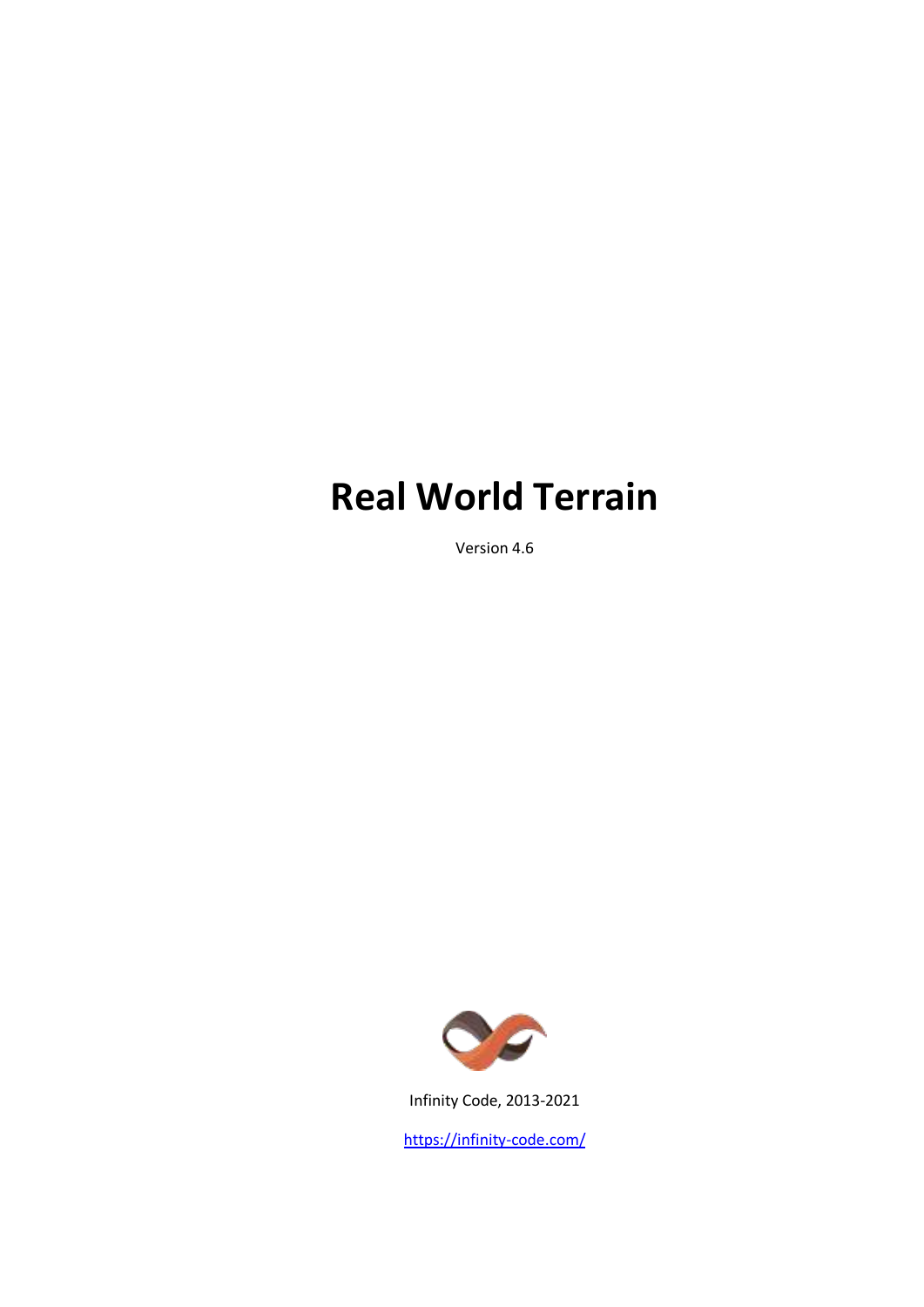# **Contents**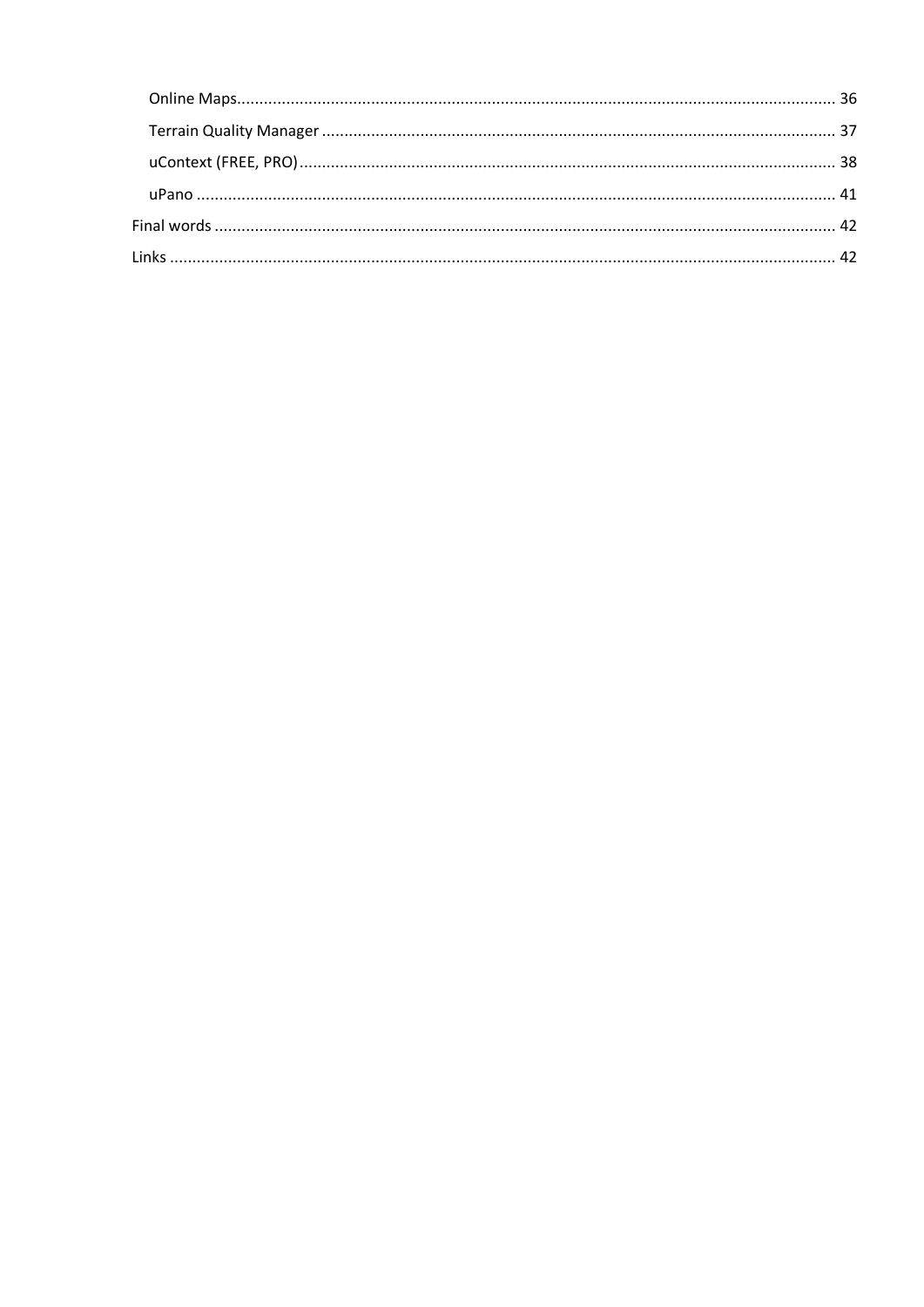## <span id="page-4-0"></span>**Overview**

## <span id="page-4-1"></span>**Description**

Real World Terrain is designed to generate Terrains, Meshes, Gaia stamps and RAW files, based on real Earth elevation data, and buildings, roads, rivers, grass, trees, based on data from Open Street Map.

With Real World Terrain comes utility that allows you to select the necessary part on Google Maps, a set of tools for post-processing terrains, textures, place objects on the map.

## <span id="page-4-2"></span>**Specification**

Real World Terrain uses:

- For elevation maps uses:
	- o ArcGIS. Accuracy: 10m USA, 90m 56° S 60° N, 900m other.
	- o Bing Maps. Accuracy: 10m USA, 90m 56° S 60° N, 900m other.
	- o Mapbox. Accuracy is unknown.
	- $\circ$  SRTM v4.1. Accuracy of 3 arcseconds (90 meters). The relative error in height for the data of less than 6 meters.
	- o SRTM 30. Accuracy of 1 arcseconds (30 meters).
- To create additional objects used Open Street Map data.
- To create textures used: ArcGIS, DigitalGlobe, Map Quest, Mapbox, Mapy.CZ, Nokia Maps (HERE.com), Virtual Earth (Bing Maps), Open Street Map, Sentinel-2.
- Mapbox Streets v8 is used to generate Terrain Layers. <https://docs.mapbox.com/vector-tiles/reference/mapbox-streets-v8/>

**Note:** SRTM data do not contain water depth maps, so zero height is used for seas and oceans.

## <span id="page-4-3"></span>**Using**

Select the menu item «Window / Infinity Code / Real World Terrain / Open Real World Terrain», to open Real World Terrain window.

Enter the coordinates of the area in decimal, configure the fields and click «Start».

Real World Terrain will automatically download the necessary elevation data, textures, Open Street Map data, create new GameObjects or files containing the specified area, and add them to the scene. For each Terrain creates an information block containing the coordinates, texture, and giving the opportunity to re-create it with the new settings.

Created terrains are stored in «Assets / RWT\_Result».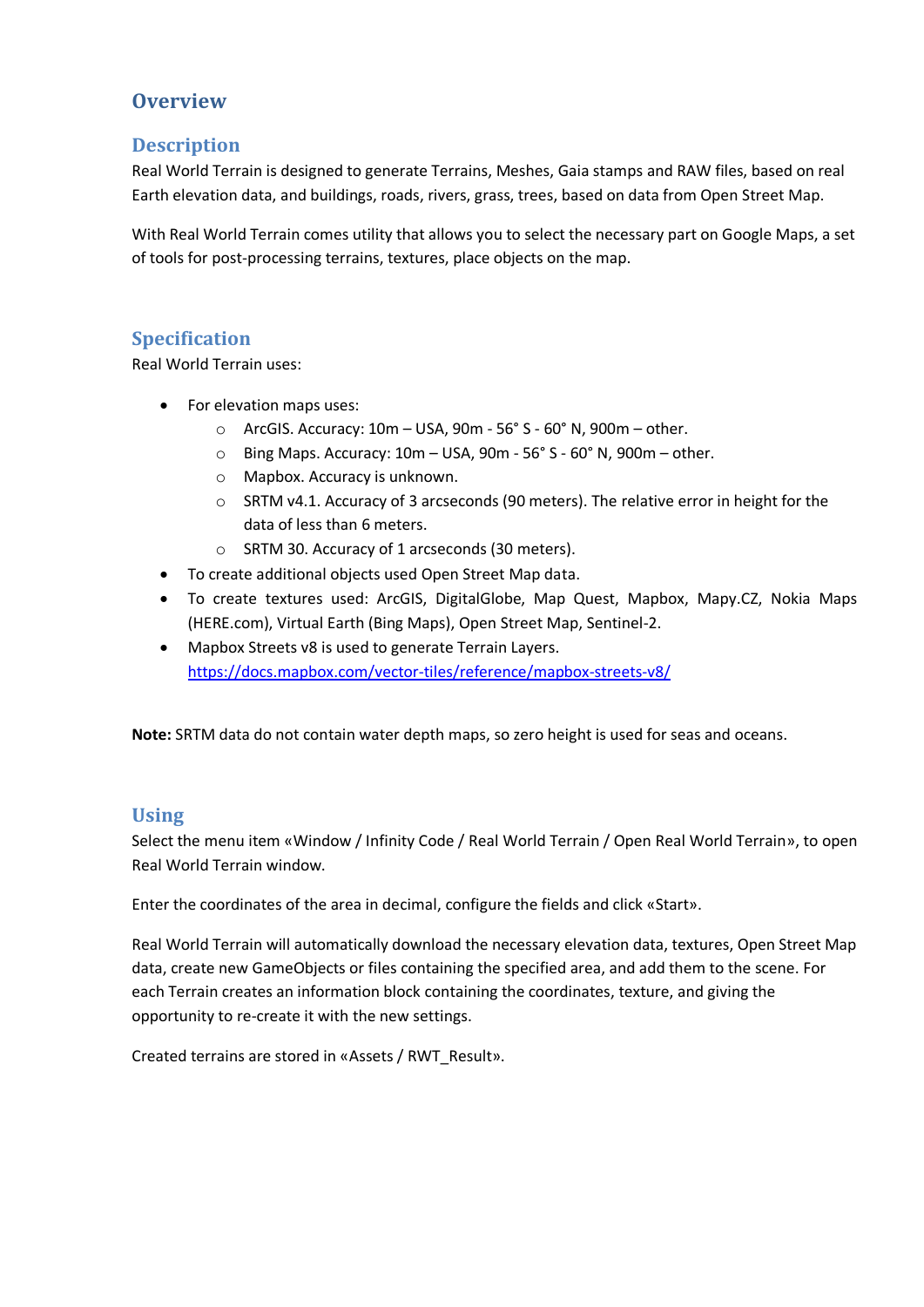#### **IMPORTANT**

Real World Terrain works with a lot of data, and can, depending on the settings to use a lot of memory.

We do not limit Real World Terrain settings, so you can get exactly what you want. But when a large number of generated Terrains, you may get an error of memory, with crashes to Unity Editor.

To create the most detailed Terrains and avoid errors, we recommend the following steps:

- Create the desired area without textures, or with a minimum resolution (128 or less).
- Create a texture with the required resolution.
- Create additional objects.

After the successful completion of each step to save your scene.

## <span id="page-5-0"></span>**Generation of Gaia stamps**

Select the menu item «Window / Infinity Code / Real World Terrain / Open Real World Terrain», to open Real World Terrain window.

Enter the coordinates of the area in decimal, select «Result - Gaia Stamp», specify the required resolution and click «Start».

**Note:** Real World Terrain uses Gaia's built-in features to generate terrains, so only Gaia stamp is created.

Real World Terrain will create a new RAW object that contains elevation data.

RAW object will be scanned using Gaia Scanner and saved as Gaia stamp in «Assets / Gaia / Stamps / Bases» folder.

The new Gaia stamp will be opened in Gaia Stamper.

You will need to specify the required size, position and Base Level, and click «Stamp».

Read more about working with Gaia stamps in the Gaia documentation.

**Note:** If you do not have a Gaia Session Manager in the scene, the new Session Manager will be created.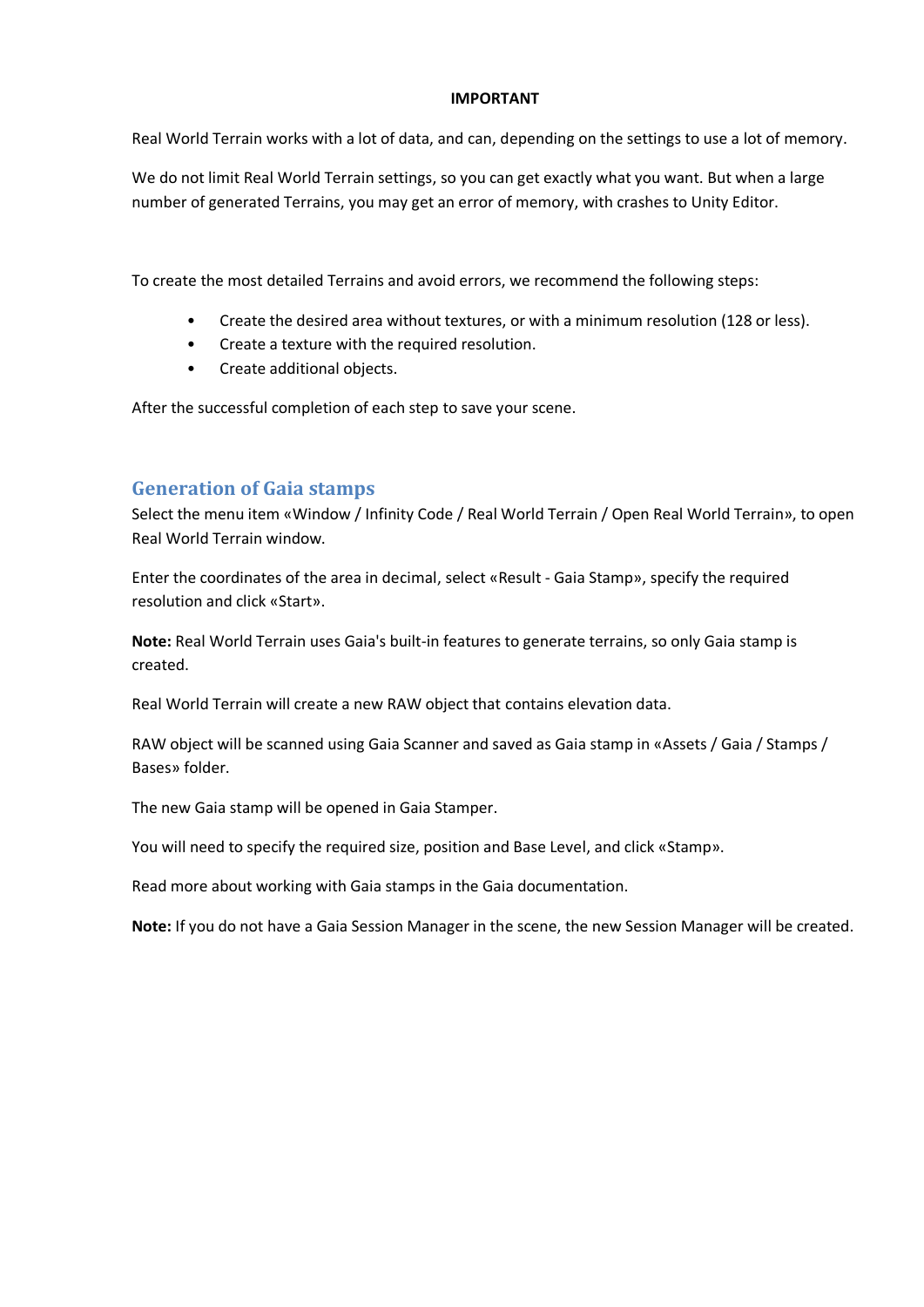## <span id="page-6-0"></span>**Generation of RAW files**

Select the menu item «Window / Infinity Code / Real World Terrain / Open Real World Terrain», to open Real World Terrain window.

Enter the coordinates of the area in decimal, select «Result - Raw File», specify the result type, filename, required resolution and click «Start».

Real World Terrain can generate two types of the result:

- RAW binary file where elevation values are linear and use two bytes.
- **Mapbox RGB**  image (PNG) where each elevation value is encoded in color. https://www.mapbox.com/help/access-elevation-data/

## <span id="page-6-1"></span>**Providers of tiles**

Real World Terrain can use to generate textures any source of the tiles in WGS84 Web Mercator (Spherical Mercator) projection.

Real World Terrain has presets for most known compatible sources of satellite tiles. If the source of the tiles you want to use does not have a preset, you can do it using «Provider – Custom».

**Note**: The preset for Google Maps tiles has been removed, because it has a limit on the amount of downloaded data. But if you really want to use it, you can do it using Provider-Custom.

#### **The legal way to use tiles from Google Maps:**

<https://developers.google.com/maps/documentation/tile/>

**Note**: Some tile sources require API keys (tokens), for example: DigitalGlobe and Mapbox.

## <span id="page-6-2"></span>**Using «Provider - Custom»**

To use «Provider - Custom» in the field «URL» specify a URL pattern for download tiles.

URL pattern supported tokens:

{zoom} – Zoom level.

 $\{x\}$  – Tile X.

 $\{v\}$  – Tile Y.

{quad} – Tile Quad Key. Uses in Virtual Earth (Bing Maps).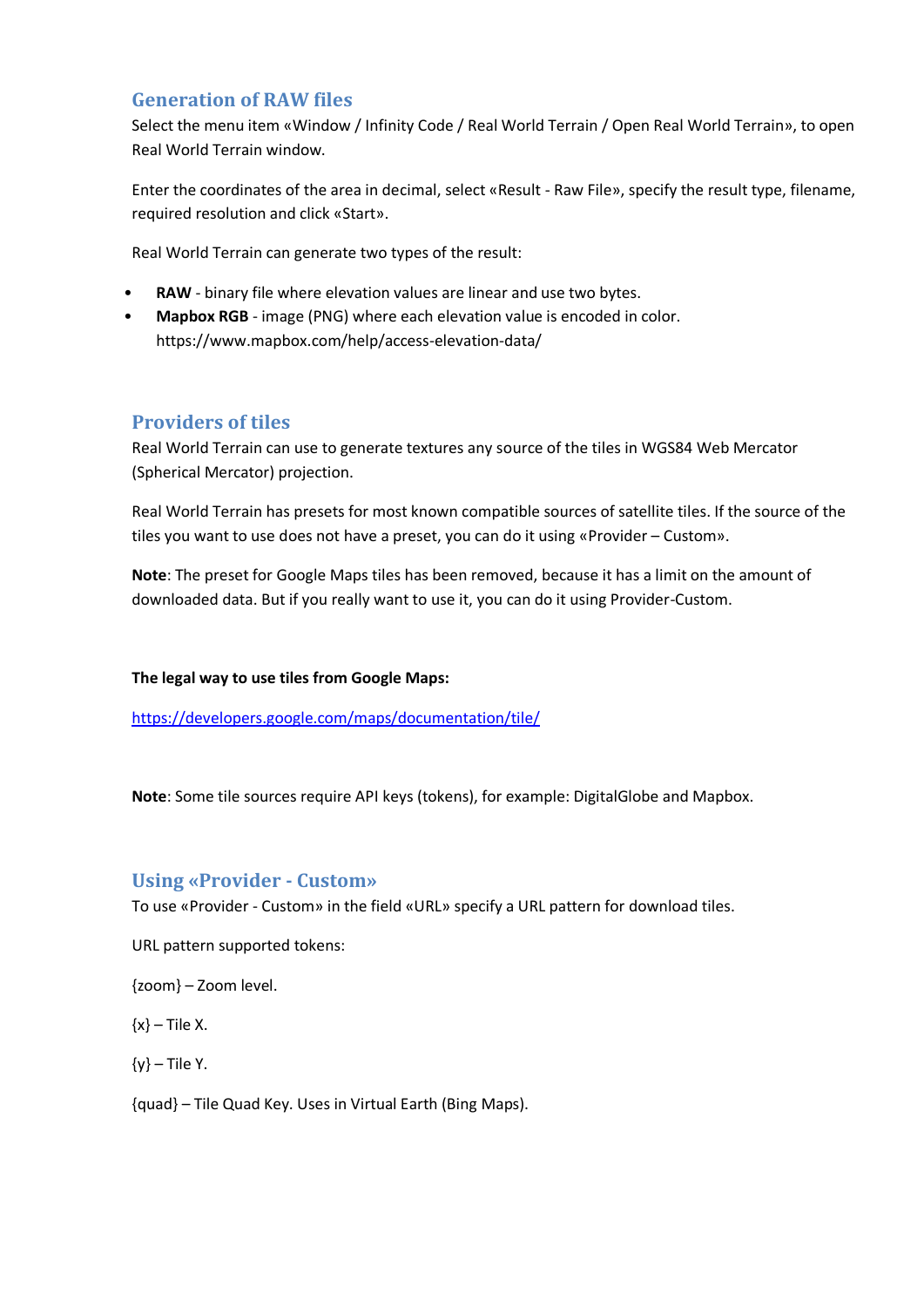#### **General instructions:**

- 1. Open in a browser map on the site of provider, tiles from which you want to use.
- 2. Open a browser developer tools. Hotkey in most browsers F12.
- 3. Find the address of tile.
- 4. In the address replace the numbers that are responsible for the tile zoom, x, y to tokens.
- 5. Insert the URL pattern into the field «URL».

#### <span id="page-7-0"></span>**Commercial use**

You can use terrains, buildings, roads, rivers, trees, grass, created with Real World Terrain, for commercial purposes.

The rights to the commercial use of textures depending on the selected provider. You are responsible to read the license agreement on the provider's site.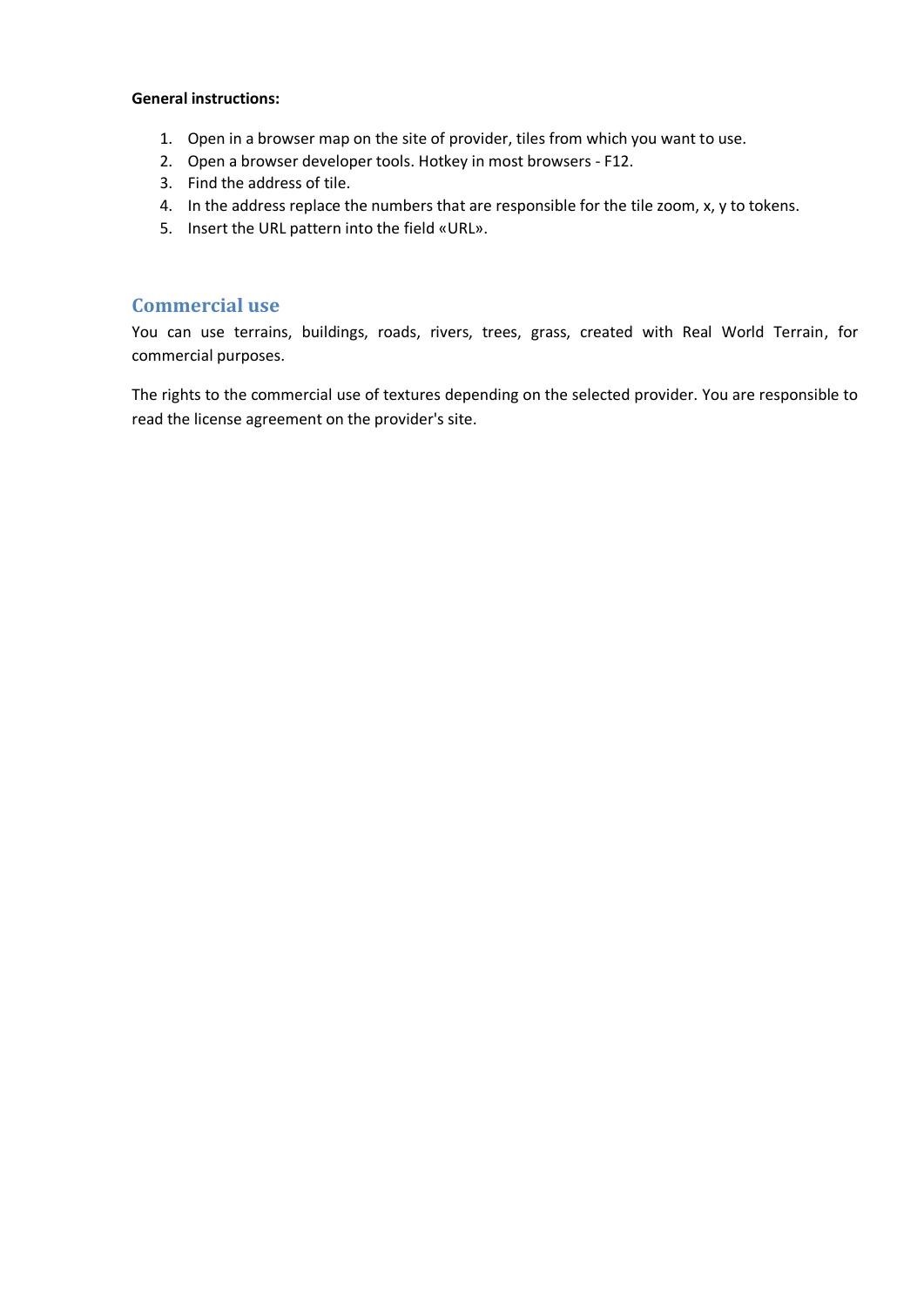## <span id="page-8-0"></span>**Real World Terrain Window**

## <span id="page-8-1"></span>**Description of fields**

Along with most of the fields added icons, when you hover on which you can read a summary of the field. Clicking on the icon will open a detailed description of the field.

| Real World Terrain                      |                                                     |                            | 四味                |
|-----------------------------------------|-----------------------------------------------------|----------------------------|-------------------|
| File History                            |                                                     |                            | Settings Help     |
| <b>T Area</b>                           |                                                     |                            |                   |
| Title                                   |                                                     |                            |                   |
| Decimal                                 |                                                     | UTM                        |                   |
| Top-Left                                |                                                     |                            |                   |
| Latitude                                | 36.0358                                             |                            | 1                 |
| Longitude                               | $-113.6438$                                         |                            | x                 |
| Bottom-Right                            |                                                     |                            |                   |
| Latitude                                | 35,568                                              |                            | ×                 |
| Longitude                               | $-113.067$                                          |                            | ł.                |
|                                         |                                                     |                            | $\mathbf{I}$      |
| <b>Use Anchor</b>                       | insert the coordinates from the clipboard           |                            |                   |
|                                         | Run the helper                                      |                            |                   |
|                                         | Get the best settings for the specified coordinates |                            |                   |
|                                         | Show Open Street Map                                |                            |                   |
|                                         |                                                     |                            |                   |
| <b>Temains</b>                          |                                                     |                            |                   |
| Result                                  | Terrain                                             |                            |                   |
| Count ternims.<br>XII <sub>1</sub>      |                                                     | $Y$ <sub>1</sub>           |                   |
| <b>Size type</b>                        | Real world sizes                                    |                            | $+11$             |
| Scale                                   |                                                     |                            |                   |
| 56 1                                    | W 1<br>Auto Detect                                  | 21                         | ٠                 |
| Elevation range<br>Min elevation offset | 100                                                 |                            |                   |
| Max elevation offset                    | 100                                                 |                            |                   |
| Generate Underwater                     |                                                     |                            |                   |
| Height Map Resolution                   | 129                                                 |                            | $\mathbf{r}$<br>٠ |
| <b>Detail Resolution</b>                | 2048                                                |                            | $\mathbf{1}$      |
| Resolution Per Patch                    | 16                                                  |                            | x<br>٠            |
| Control Texture Resolution              | 512                                                 |                            | Ă<br>۰            |
| <b>Base Map Resolution</b>              | 1024                                                |                            | x                 |
|                                         |                                                     |                            |                   |
| <sup>*</sup> Elevation Provider<br>SRTM |                                                     |                            | ۷                 |
| Ignore SRTM errors                      |                                                     |                            |                   |
|                                         |                                                     |                            |                   |
| Textures<br>$\blacktriangleright$ PDI   |                                                     |                            | 1                 |
|                                         |                                                     |                            |                   |
| Generate buildings                      |                                                     |                            |                   |
| Generate roads                          |                                                     |                            |                   |
| Generate rivers                         |                                                     |                            |                   |
| Generate trees                          |                                                     |                            |                   |
| Generate grass                          |                                                     |                            |                   |
| <b>Start</b>                            |                                                     | Memory Usage   Clear Cache |                   |
|                                         |                                                     |                            |                   |

**File** - allows you to export and import settings.

**History -** contains the history of generations.

**Settings -** opens the settings window.

**Help** - documentation, API reference and useful links.

**Area** - the coordinates of the top-left and bottom-right corners of the area in decimal or UTM (Universal Transverse Mercator) format.

**Title -** a description of the current generation. Used only in history.

**Use Anchor** - whether to use anchor coordinates. If yes, then the zero position of the container in the scene will have the specified coordinates.

**Insert the coordinates from the clipboard** - inserts the coordinates copied in the helper.

**Run the helper** - open the helper.

**Get the best settings for the specified coordinates -** opens the wizard that will help you get the best result.

**Show Open Street Map** - opens Open Street Map in the browser on your current location. It is useful to know which objects are marked on the selected area.

**Result type** - the type of object being created.

• **Terrain** - standard Unity Terrain. After creating the object, you will be available built-in tools to work with the Terrain.

- **Mesh**
- **Gaia Stamp**
- **RAW file**

**Count terrains** - the number of new terrains by longitude and latitude.

**Align Water Line** - If disabled terrains will have zero Y at minimum elevation. If enabled, terrains will have zero Y on the water line (zero elevation).

**Size type** - the method of determining the size of created Terrains.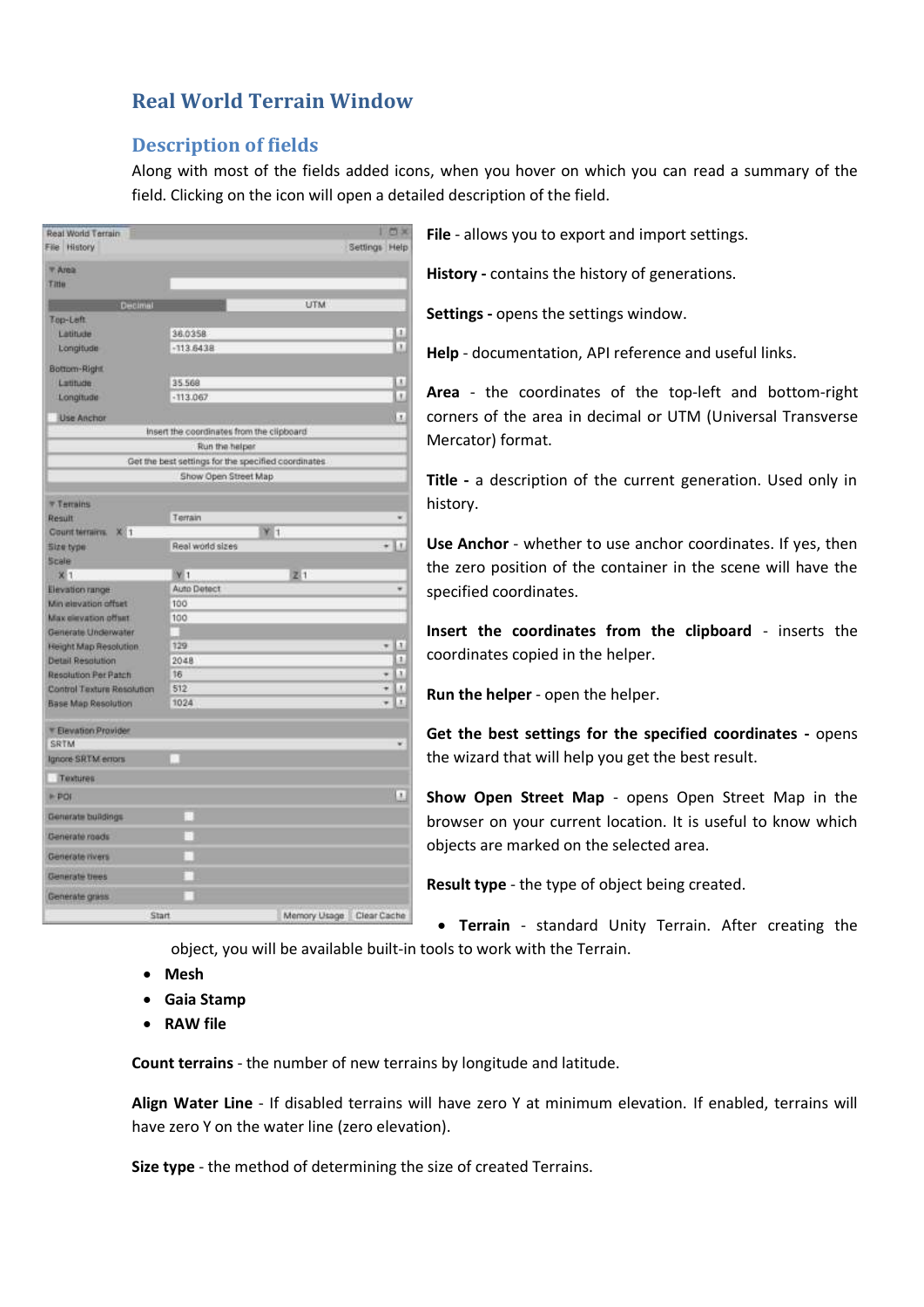- **Real world sizes.** Width equal to the average of the lengths of the upper and lower parallels. Height equal to the length of the meridian.
- **Mercator sizes.** The size of one degree of latitude and longitude is fixed.
- **Fixed Size.** Each terrain or mesh will have a fixed specified size.

**Scale** - a scaling factor to the new area.

**Max elevation** - the maximum height of the new area.

- **Auto detect** the maximum height is determined automatically. Recommended.
- **Real World Value** the maximum height is 15,000 meters.

**Max underwater depth** - the value used when no value of the height map. Usually it is the sea, oceans, lakes. Uses the absolute depth, such as «-30».

**Detail Resolution** - the number of cells available for placing details onto the Terrain tile. This value is squared to make a grid of cells.

**Resolution Per Patch** - the number of cells in a single patch (mesh). This value is squared to form a grid of cells, and must be a divisor of the detail resolution.

**Base Map Resolution** - the resolution of the composite texture to use on the Terrain when you view it from a distance greater than Basemap Distance.

**Height Map Resolution** - the pixel resolution of the Terrain's heightmap.

**Create prefab** - specifies whether to create prefab, in the folder results. Create prefab takes some time.

**Elevation Provider** – provider of elevation data.

- **ArcGIS**
- **Bing Maps.** Required Bing Maps API Key.
- **Mapbox.** Required a Mapbox API key (public token).
- **SRTM**
- **SRTM 30.** Required a login / password for earthdata.nasa.gov.

**Generate textures** - indicates whether the created texture.

**Result Type** - type of texture result.

- **Regular Texture**. One texture for each terrain will be generated, and set to the first Terrain Layer.
- **Huge Texture**. One Huge Texture (up to 26624x26624px) will be generated for each terrain. For display, Huge Texture material will be created and set as material for terrain. Important: when using Huge Texture, you cannot use Terrain Layers.
- **(Unity 2018.3 and higher) Terrain Layers**. Terrain Layers will be generated based on vector tile data from Mapbox. You can flexibly configure the generation rules for each layer and tag.

**Provider** - the source that will be downloaded texture. Textures derived from different providers vary in quality, maximum detail and conditions of use.

**Type** - the type of texture map.

**Count textures** - number of created textures. Only Mesh.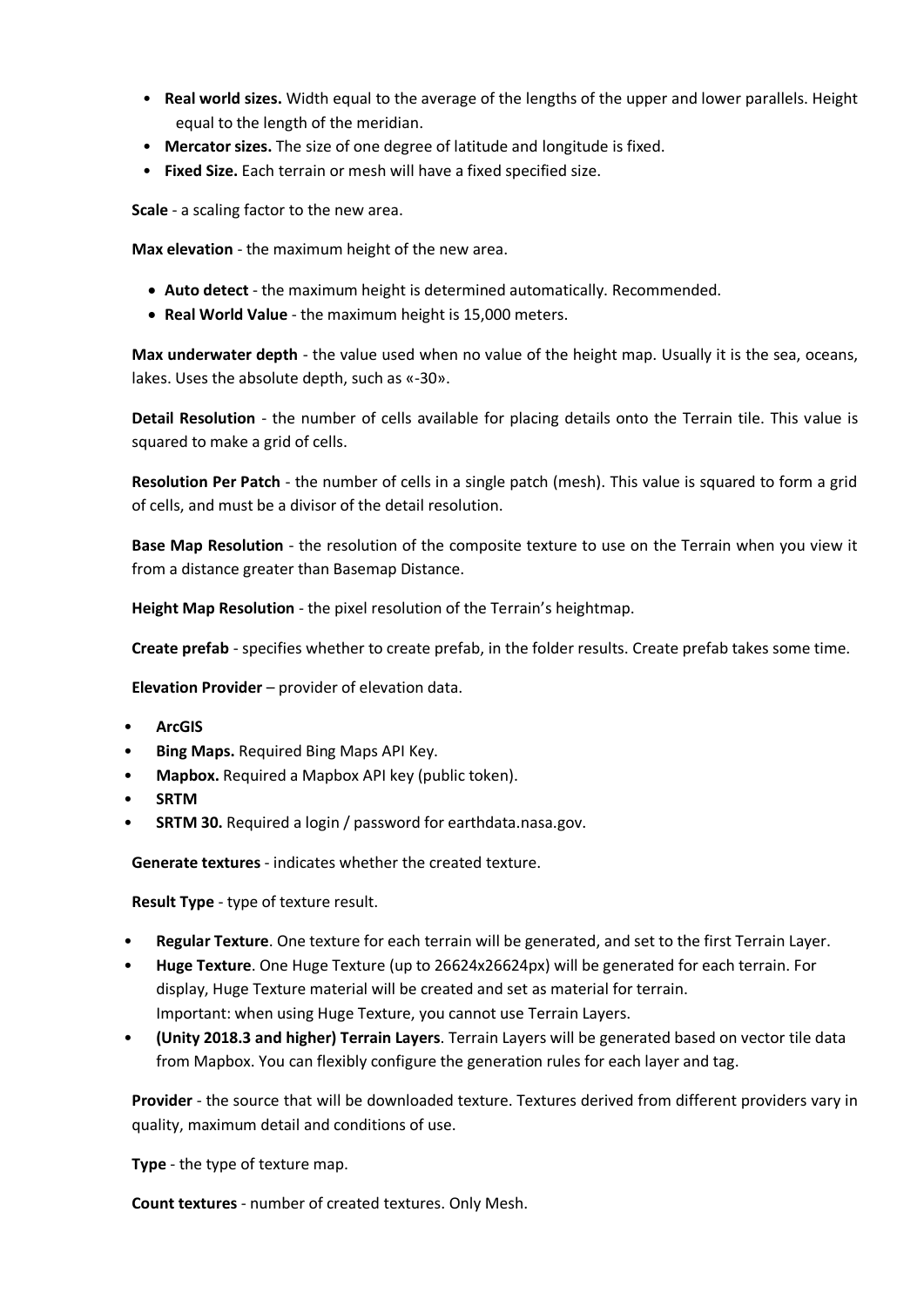**Texture width / height** - size of the texture created for each terrain.

**Max level** - the highest level of approximation for the textures.

**Generate buildings** - specifies whether to create buildings.

**Generate roads -** specifies whether to generate roads. This field will be available if the integration with EasyRoads3D v3 or Road Architect is enabled.

**Generate rivers** - specifies whether to create rivers.

**Generate trees** - specifies whether to create trees.

**Generate grass** - specifies whether to create grass.

## <span id="page-10-0"></span>**History**

It contains the history of all runs Real World Terrain.

Each record contains fields:

- Number.
- Title. If the title is empty, then the coordinates of the area are displayed.
- Time of starting the generation.
- > restores the generation settings.
- X remove a record from the history.

#### <span id="page-10-1"></span>**Best Settings**

If you do not know what settings to use for the selected area, click «Get the best settings for the specified coordinates». Move the sliders to the desired quality setting and press «Apply».

## <span id="page-10-2"></span>**Settings of Real World Terrain**

To open the Settings window, click «Settings» in the upper part of the window.

In the settings you can:

- Change the folder of the application cache. This is useful if you want to use a shared cache for multiple applications.
- Specify the name of the created GameObject.
- Enable or disable working with third-party assets. To enable will be available only assets that are present in the project.

To return to the default settings, click «Revert to default settings».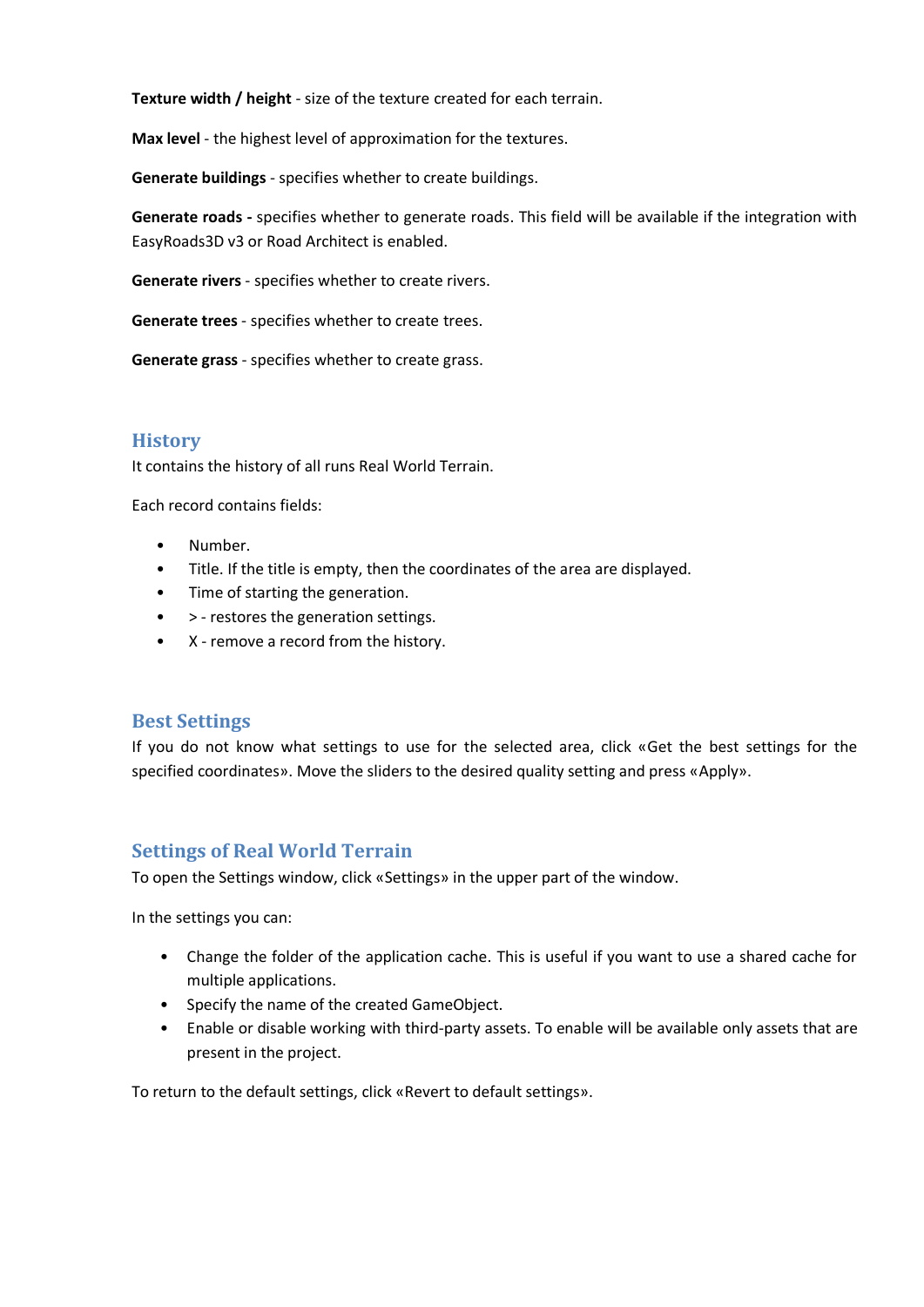#### <span id="page-11-0"></span>**Memory usage**

Click «Memory Usage» in the main window of Real World Terrain to open memory usage information window.

This window displays the uncompressed size of terrains and textures, after being generated with the current settings.

Only the main fields affecting the size of the result are shown.

**Important:** This window does not show the memory that Real World Terrain will use to generate the result.

## <span id="page-11-1"></span>**Clear the cache**

Real World Terrain uses a large amount of data that it caches in the folder «{PROJECT FOLDER} / RWT\_Cache». If this data is not more than you need, you can clear cache by pressing the «Clear cache» in Real World Terrain.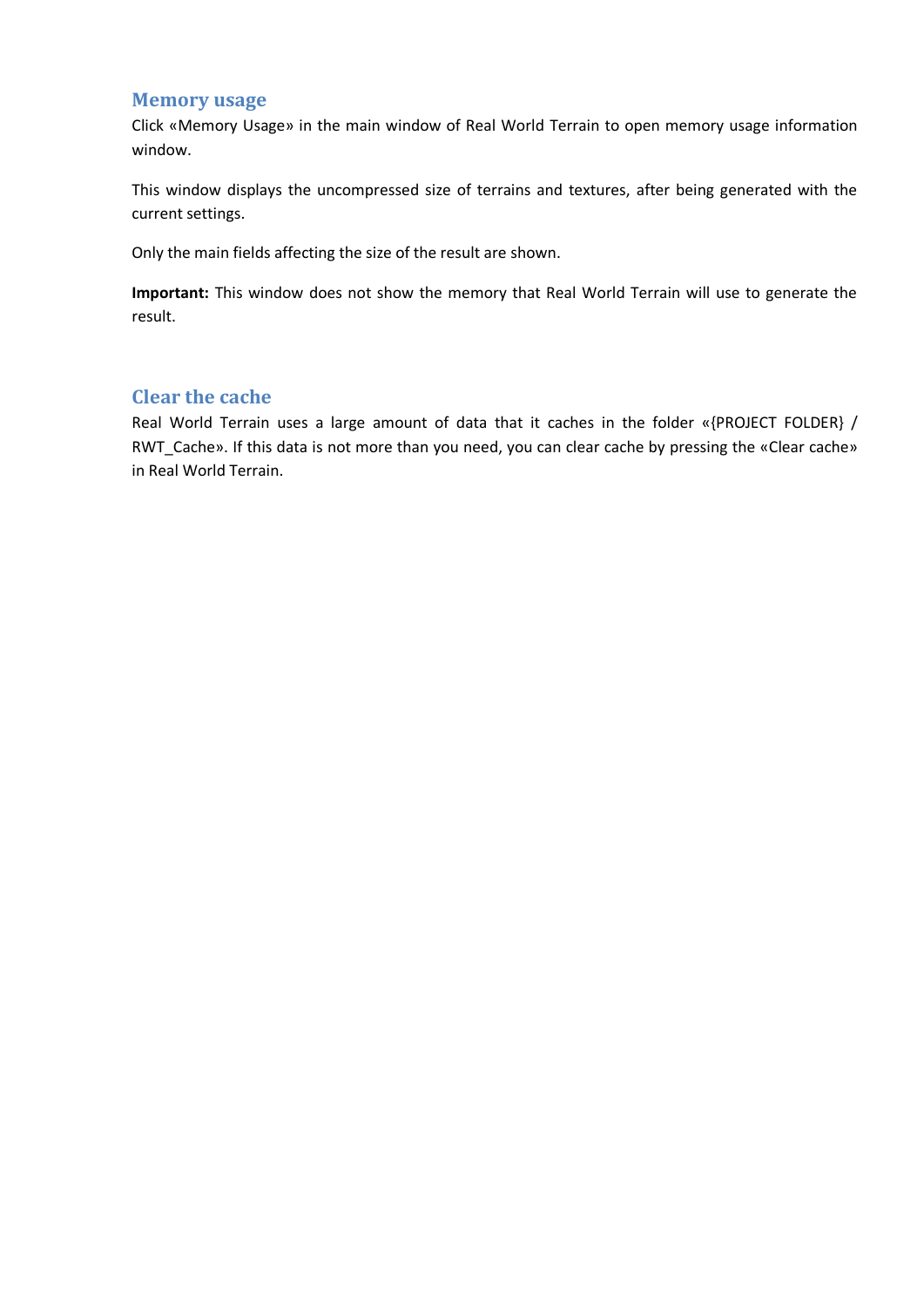## <span id="page-12-0"></span>**Helper**



## <span id="page-12-1"></span>**Usage of the helper**

Click «Run the helper», to show a helper. Helper will run in the default browser with the coordinates specified in Real World Terrain.

Helper contains:

- A search box.
- Google map with a frame added to it that indicates the area that will be used in Real World Terrain. The frame can be resized and moved. To move the entire frame, hold down «CTRL».
- Block information on the current position, the code to copy and control buttons.
	- o **Add POI** adds a new POI (point of interest) in the center of map.
	- o **Place selector** fits the frame to the visible area of the map and set the frame size 70% of the visible area.
	- o **Show Open Street Map** opens in a new tab «**openstreetmap.org**» in the same position in which the map in the helper.
	- o **Show download links** shows the download links height maps.
- Block POI lists all the POI on the map. What would change the title of the POI, double-click on the title. POI on the map supports Drag and Drop.
- Download links height maps of the selected area.

Place the frame on the desired area on the map, select and copy the text in the block «**C**opy this to Clipboard». In Real World Terrain, click «Insert the coordinates from the clipboard» and selected in the helper coordinates frame will be inserted into Real World Terrain.

## <span id="page-12-2"></span>**Alternative helper**

If you have any problems when using the built-in helper, you can use an alternative helper:

[http://service.infinity-code.com/RWT\\_Helper/RWT\\_Helper.html](http://service.infinity-code.com/RWT_Helper/RWT_Helper.html)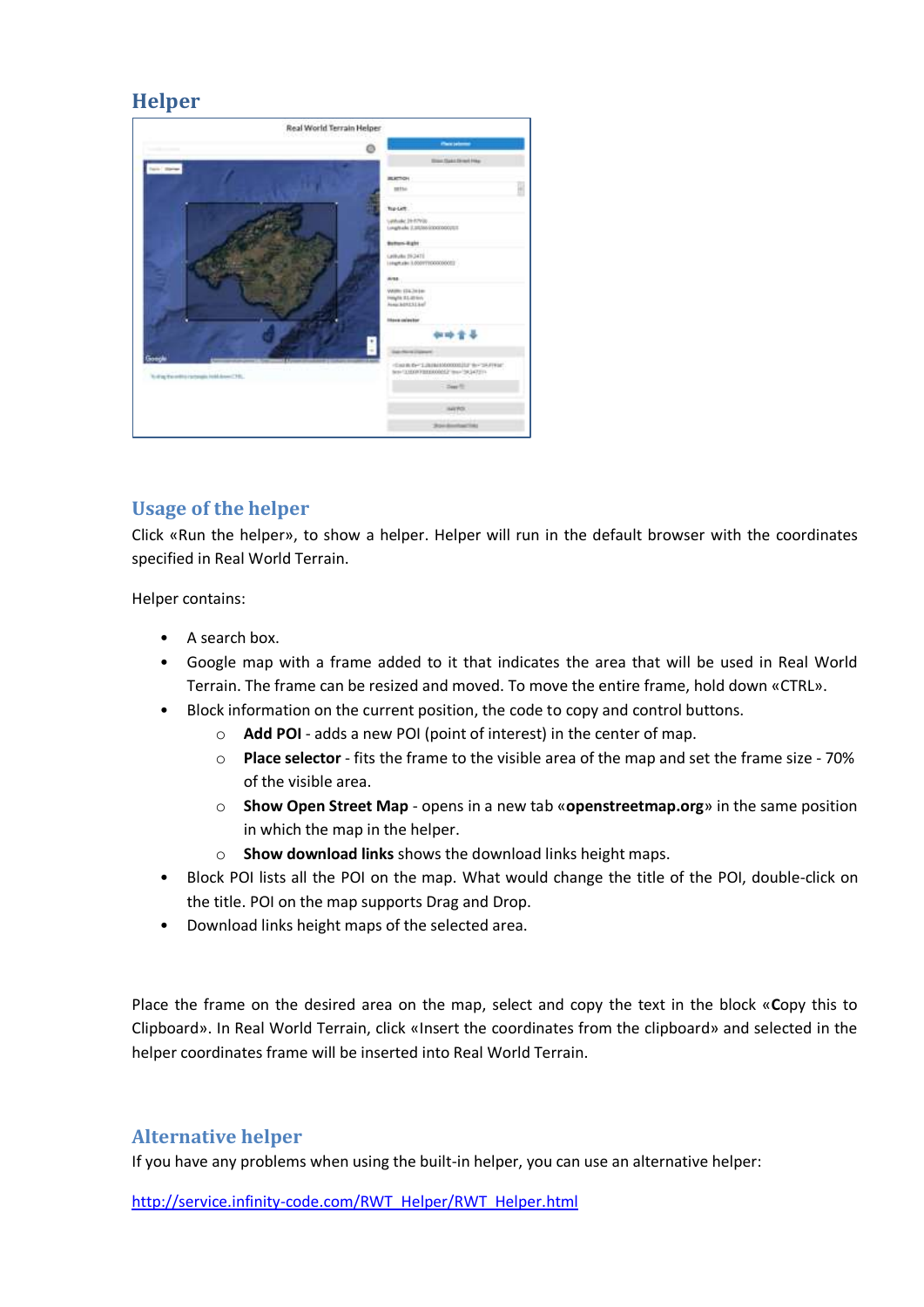#### <span id="page-13-0"></span>**POI**

Contains a list of points of interest.

Point of interest contains:

- Title - the title of POI.

- Latitude (Lat) - geographical latitude of POI.

- Longitude (Lng) - geographical longitude of POI.

- Altitude - altitude of POI above sea level. If "0" is specified, the zero height above the terrain will be used.

- Prefab - GameObject that will be used to display the POI.

After creating the terrains all the POI will be placed in right places. You can quickly navigate to the desired POI double-clicking on the line in the window «Hierarchy».

Use the utility «POI Manager» to comfortably work with POI.

To replace POI GameObject, drag a new prefab from the project to Real World Terrain POI Item (Script).

To update the position of POI in the scene based on the coordinates, click «Update World Position».

To update the coordinates of POI based on the position in the scene, click «Get Coordinates from World Position».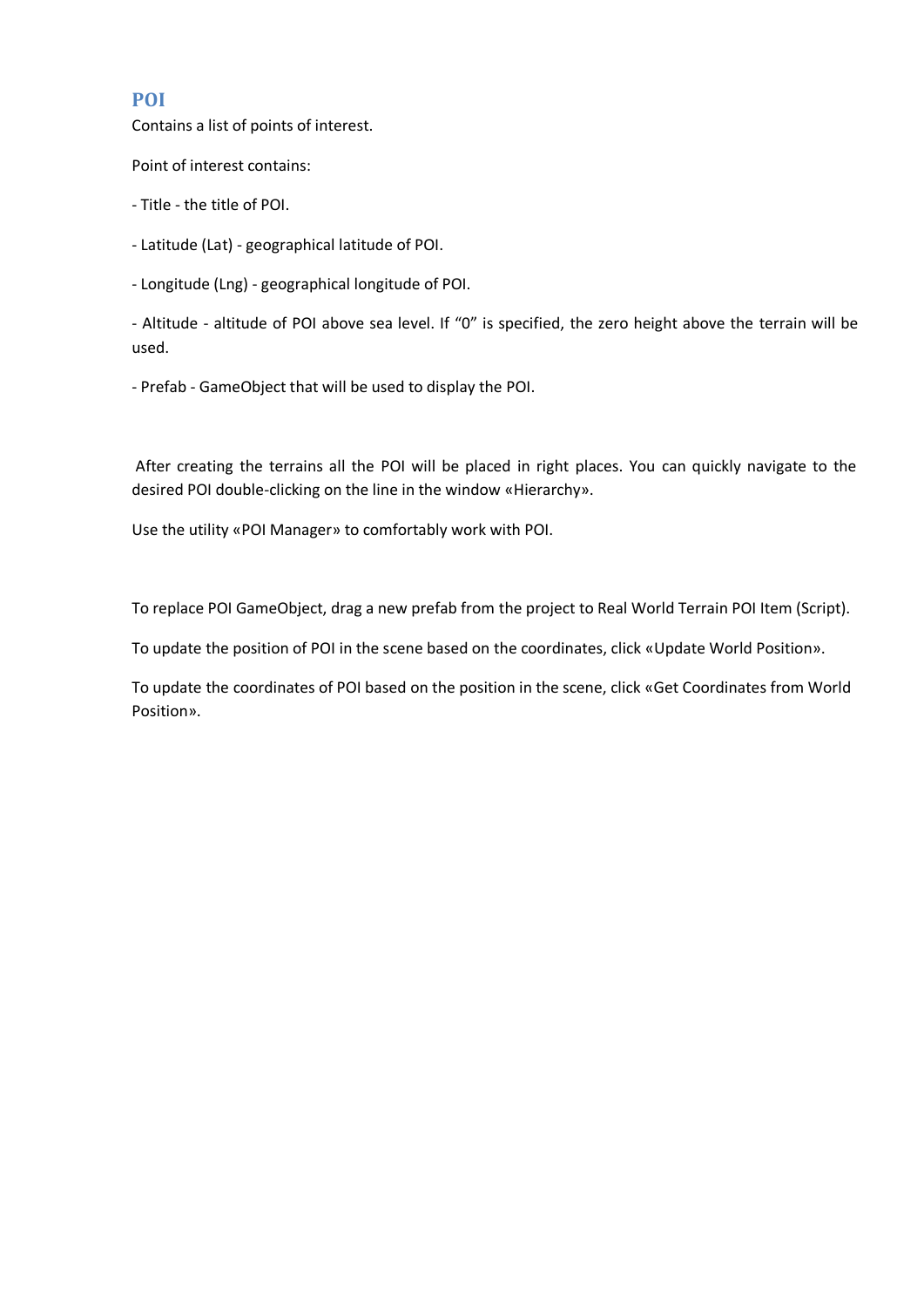## <span id="page-14-0"></span>**Additional features**

## <span id="page-14-1"></span>**Generation of additional elements**

Real World Terrain can automatically create buildings, roads, trees and grass, based on real data from Open Street Map.

Before the creation of additional objects please visit «**www.openstreetmap.org**» and make sure that you are required objects are marked on the map. In Europe, perfectly marked, almost all of the city. In America, most buildings are not marked.

**Important**: the created objects may be slightly different from the picture on the texture. This is because the layout objects in Open Street Map. If the building is present on the texture, but not created, then it means that it is not marked in Open Street Map.

## <span id="page-14-2"></span>**Buildings**

Real World Terrain can generate buildings in the following modes:

- Built-in To display buildings using the built-in building engine. UV maps are automatically generated for buildings and walls. Textures for roofs and walls are chosen randomly.
- BuildR2 BuildR 2 is used to display buildings.
- BuildR3 BuildR v3.x is used to display buildings.
- Instantiate Prefab The specified prefabs will be used as buildings.

For buildings and walls added a description of all available tags Open Street Map. For many of the buildings there including address, name, height, etc.

If the tag contains the height or number of floors, the object will be created with the correct height. You can always correct height, specifying the desired value and pressing the «Update». For buildings can change the type and height of the roof.

If the building was created with the wrong normals walls or roof, you can quickly fix it by pressing «Invert wall normals» or «Invert roof normals» respectively.

## <span id="page-14-3"></span>**Roads**

Real World Terrain can generate roads for EasyRoads3D v3 or Road Architect.

When generating roads, you can select the types of roads to be created.

For EasyRoads3D v3, you can specify the types of roads from the Open Street Map and the types of roads EasyRoads3D, customize the width of the road and generate connections.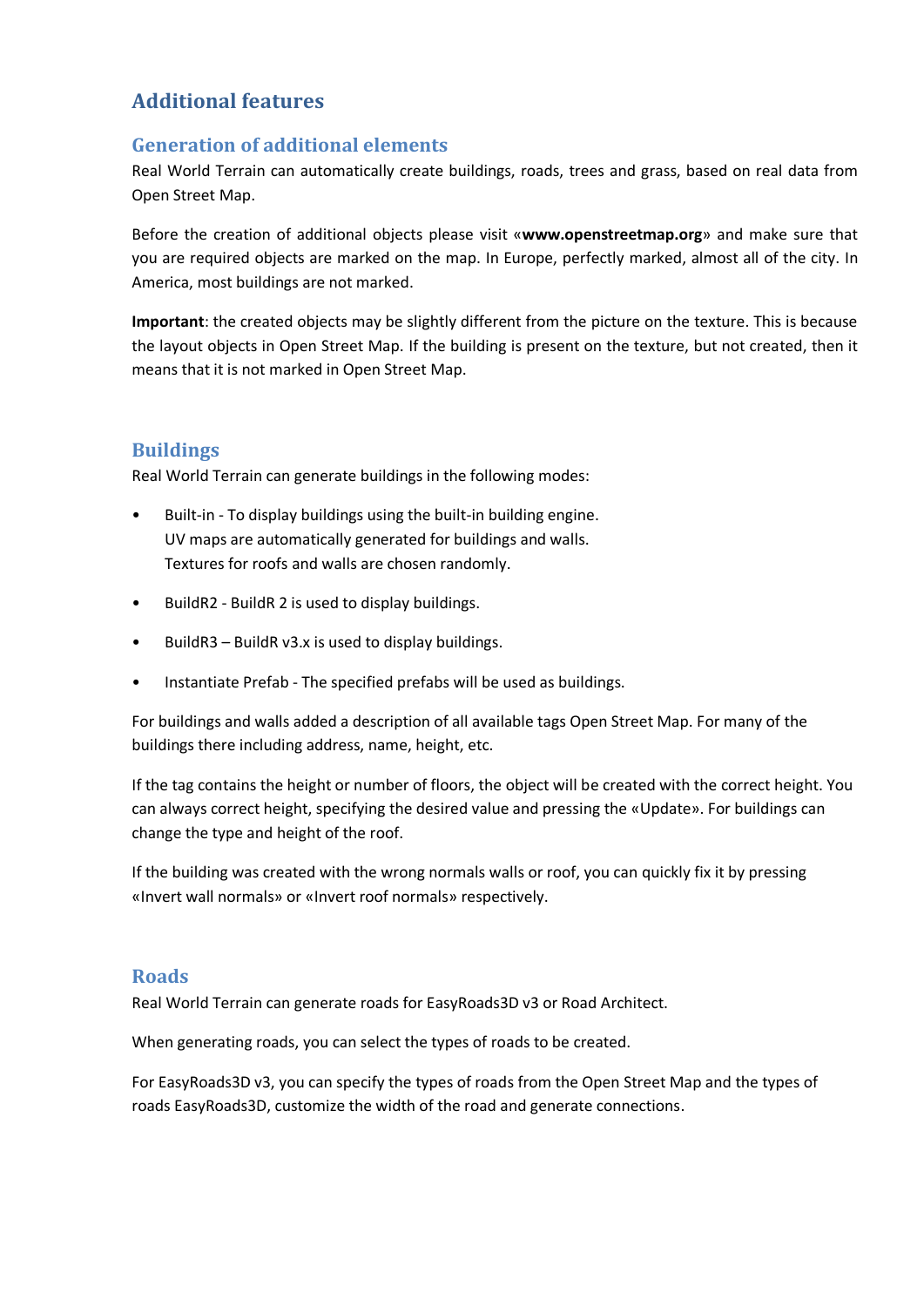#### <span id="page-15-0"></span>**Rivers**

Real World Terrain can generate rivers as Mesh or for R.A.M 2019 - River Auto Material 2019 (thirdparty asset).

To generate rivers as meshes, you need to specify the material of the rivers.

This may be a regular material or a material of a third-party asset (for example, R.A.M - River Auto Material).

To generate rivers for R.A.M 2019, specify profiles for Area and Spline.

Both profiles will be used for rivers, just OSM has two types of rivers.

Ram Spline will be used to generate rivers for which OSM has only spline points.

Lake Polygon will be used to generate rivers for which OSM has coastline points.

#### <span id="page-15-1"></span>**Trees**

Real World Terrain can generate trees:

- Regular terrain trees. Specify the density of grass and prefabs of trees.
- Areas of trees for Vegetation Studio. Specify the Vegetation Package and select Vegetation types.

#### <span id="page-15-2"></span>**Grass**

Real World Terrain can generate grass:

- Regular terrain grass. Specify the density and textures of the grass.
- Grass areas for Volume Grass.
- Grass areas for Vegetation Studio. Specify the Vegetation Package and select Vegetation types.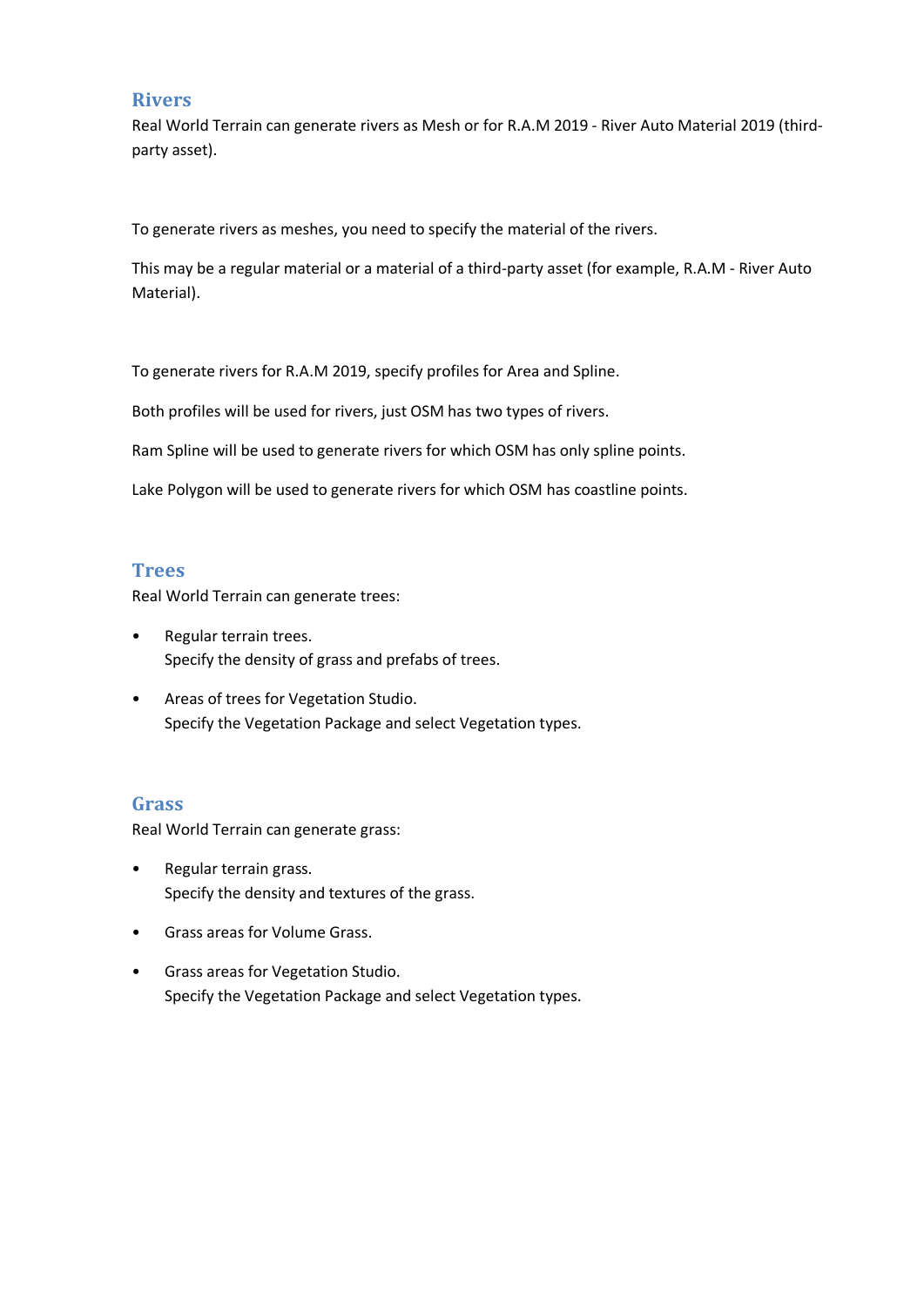#### <span id="page-16-0"></span>**Regeneration**

You can recreate the already created objects with the new settings. To do this, select «Real World Terrain» in the «Hierarchy» and click:

**Regenerate terrains** - to change the parameters Terrains.

**Regenerate textures** - to create textures with the new settings.

**Regenerate additional** - to rebuild the buildings, roads, trees and grass.

## <span id="page-16-1"></span>**Utils**

#### <span id="page-16-2"></span>**Overview**

Real World Terrain contains a set of tools that will be useful for the search and placement of objects on the map, working with the POI, etc.

These tools are grouped in «Real World Terrain Container / Utils».

<span id="page-16-3"></span>

|  | <b>Building Manager</b> |
|--|-------------------------|
|  |                         |

| <b>Building Manager</b> |                  | ×              |
|-------------------------|------------------|----------------|
| Filter:                 | place_of_worship |                |
| House 161281502         |                  | $\geq$         |
| House 165740280         |                  | $\geq$         |
| House 166560020         |                  | $\geq$         |
| House 166560022         |                  | $\geq$         |
| House 166560023         |                  | $\geq$         |
| House 251644147         |                  | $\overline{ }$ |
| House 252370791         |                  | $\geq$         |
| House 254212615         |                  | $\geq$         |
| House 274789518         |                  | $\geq$         |
| House 31550348          |                  | $\geq$         |
| House 51014903          |                  | $\geq$         |
| House 52132579          |                  | $\overline{ }$ |
| House 52467177          |                  | $\geq$         |
| House 52979079          |                  |                |

Tool to search the buildings.

It allows you to filter the buildings on the values of tags.

Enter the street name, house number or any other information contained in the tags, and will show buildings that contain tags with the specified value.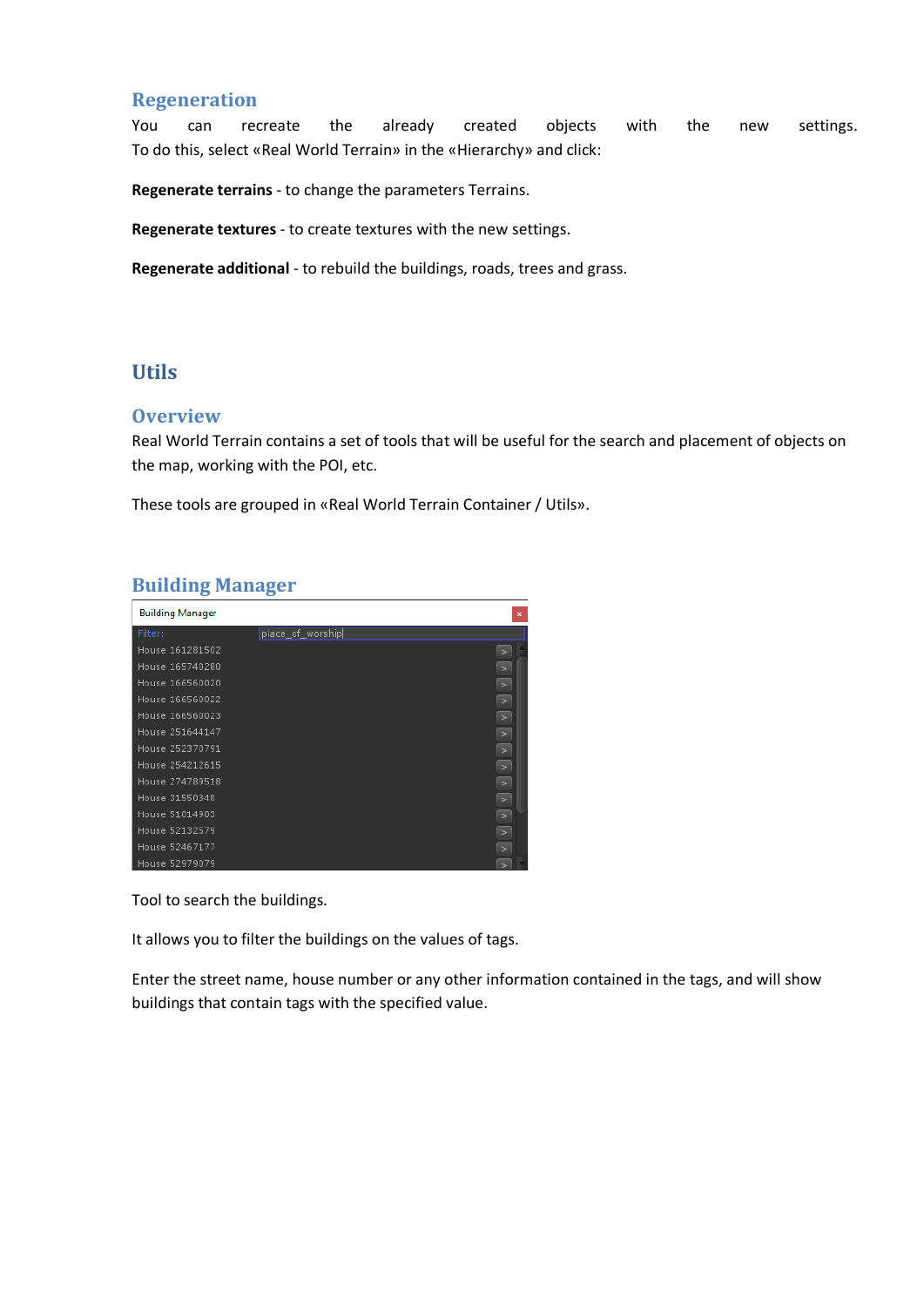## <span id="page-17-0"></span>**Object Placer**

| Object Placer                             |                            | ь       |
|-------------------------------------------|----------------------------|---------|
| Place New Object                          | <b>Update Position</b>     |         |
| Container                                 | <b>B</b> RealWorld Terrain | O       |
| Prefab:                                   | Wone (GameObject)          | $\odot$ |
| Latitude                                  | 55.75085                   |         |
| Longitude                                 | 37.61799                   |         |
| Select Gameobject?                        | M                          |         |
|                                           | Place                      |         |
| Cursor Coordinates:                       |                            |         |
| Latitude:                                 | 55.7508531644362           |         |
| Longitude:                                | 37.6179924281382           |         |
| Altitude:                                 | 146.94 meters              |         |
| Use CTRL+SHIFT to insert the coordinates. |                            |         |
|                                           |                            |         |
|                                           |                            |         |

A tool for placing objects on the terrains by geographical coordinates.

This tool works in two modes:

- Creating a new GameObject at the specified coordinates.
- Updating existing provisions GameObject.

To create a new GameObject select «Place New Object», specify prefab and coordinates, and click «Place».

To update position of existing GameObject select «Update Position», select GameObject, specify a coordinate, and click «Update».

Place your cursor on the terrains, to see the location under the cursor.

Press «CTRL + SHIFT», to insert the coordinates under the cursor in coordinates fields.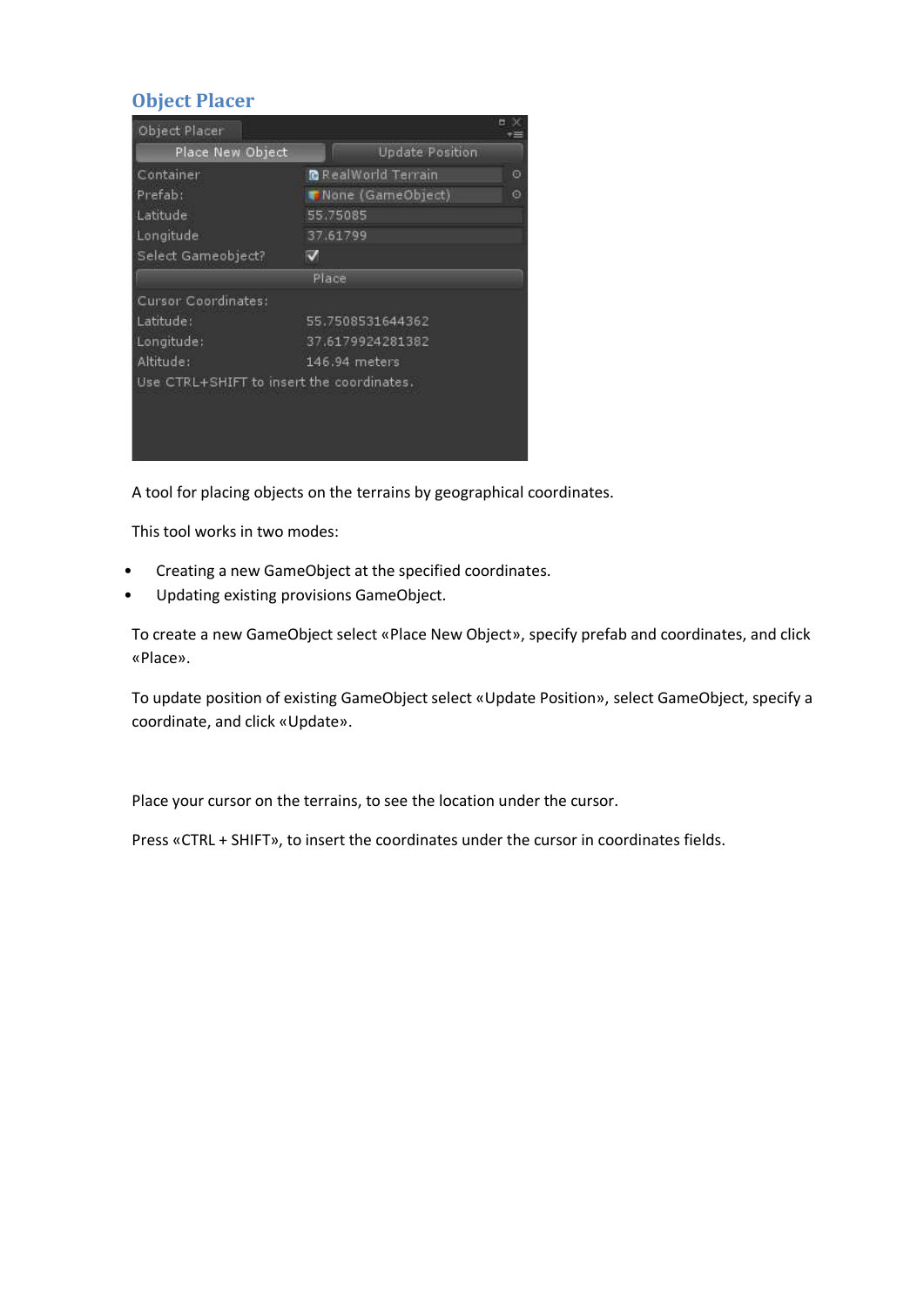## <span id="page-18-0"></span>**POI Manager**

| POI Manager  |                            |               | $\blacksquare$<br>$\propto$<br>∗≡ |
|--------------|----------------------------|---------------|-----------------------------------|
| Container    | <b>C</b> RealWorld Terrain |               | $\circ$                           |
|              | Update POI                 |               |                                   |
| POI:         |                            |               |                                   |
| 1: New POI 1 | lat: 46.67494              | Ing: 37.61709 | s<br>P                            |
| 2: New POI 2 | lat: 46.67494              | Ing: 37.61709 | $\vert$ s $\vert$<br>P            |
| 3: New POI 3 | lat: 46.67494              | Ing: 37.61709 | $\sqrt{s}$<br>P                   |
| 4: New POI 4 | lat: 46.67494              | Ing: 37.61709 | $\vert$ s $\vert$<br>P            |
| 5: New POI 5 | lat: 46.67494              | Ing: 37.61709 | s<br>P                            |
|              |                            |               |                                   |
|              |                            |               |                                   |
|              |                            |               |                                   |
|              |                            |               |                                   |
|              |                            |               |                                   |
|              |                            |               |                                   |
|              |                            |               |                                   |
|              |                            |               |                                   |
|              |                            |               |                                   |

POI management tool created using the helper or specified before generating.

For each POI is displayed: name, coordinates and buttons:

- S Select POI GameObject.
- P Open the POI in Object Places.

## <span id="page-18-1"></span>**Scaler**

| Scaler                       |                              |       |         |
|------------------------------|------------------------------|-------|---------|
| Real World Terrain           | <b>R</b> RealWorld Terrain 1 |       | $\odot$ |
| Size Type                    | Relative                     |       |         |
| Scale                        |                              |       |         |
| $\times 1$                   | Y 1.                         | $Z$ 1 |         |
| Scale first SplatPrototype ✔ |                              |       |         |
| Apply                        |                              |       |         |

Tool to change the size of terrain in the scene.

It works in two modes:

- Relative. Specify the relative scale of terrains and click Apply.
- Absolute. Specify a new absolute size for terrains and click Apply.

Scale first SplatPrototype allows you to adjust the size of the texture so that it looks correct after scaling.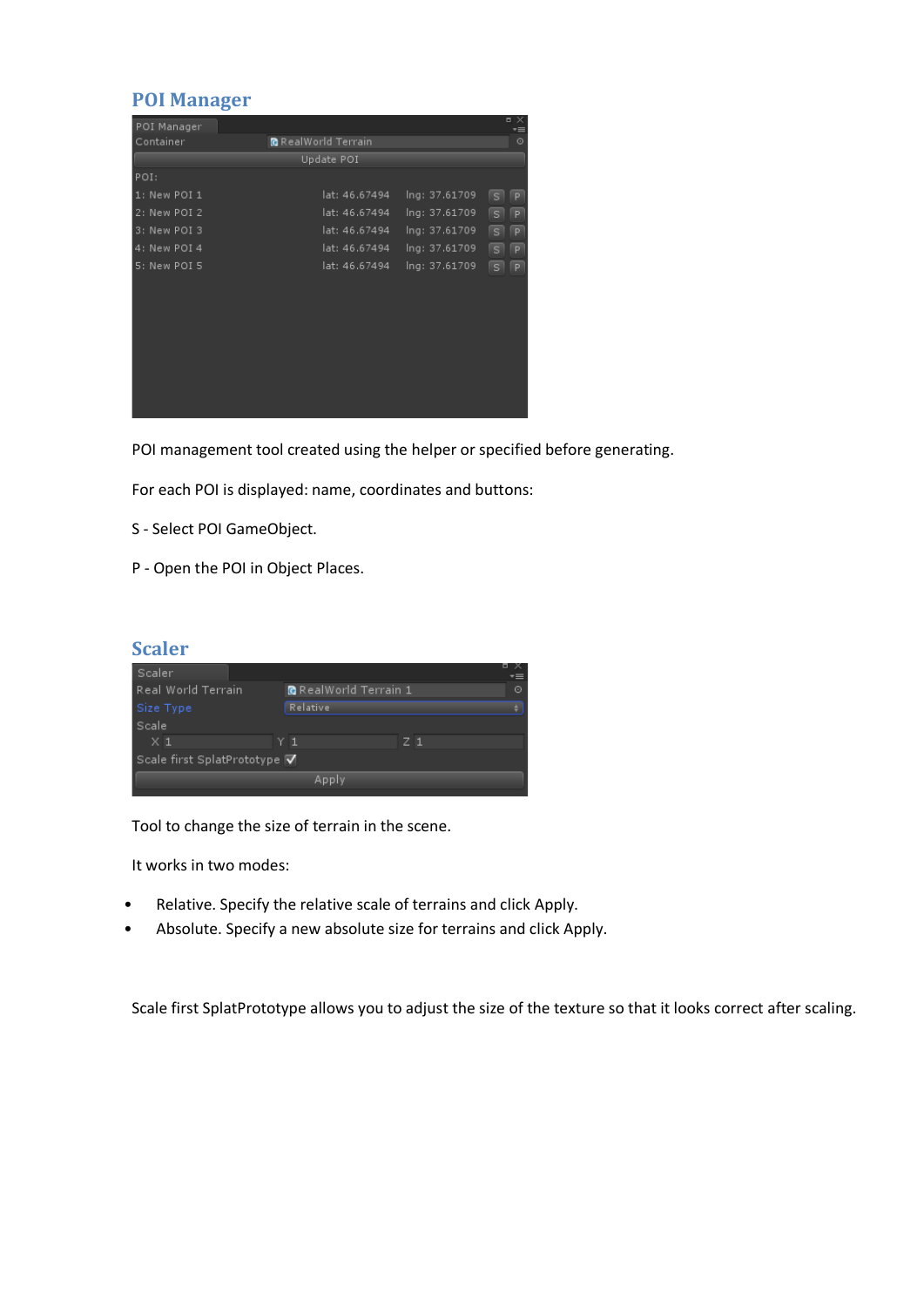## <span id="page-19-0"></span>**Show Location**



The tool, showing the geographical coordinates of under cursor and the scene view camera.

## <span id="page-19-1"></span>**Post-processing**

#### <span id="page-19-2"></span>**Overview**

Real World Terrain contains set of tools for post-processing.

These tools are grouped in «Real World Terrain Container / Postprocess».

## <span id="page-19-3"></span>**Brightness, Contrast and HUE**

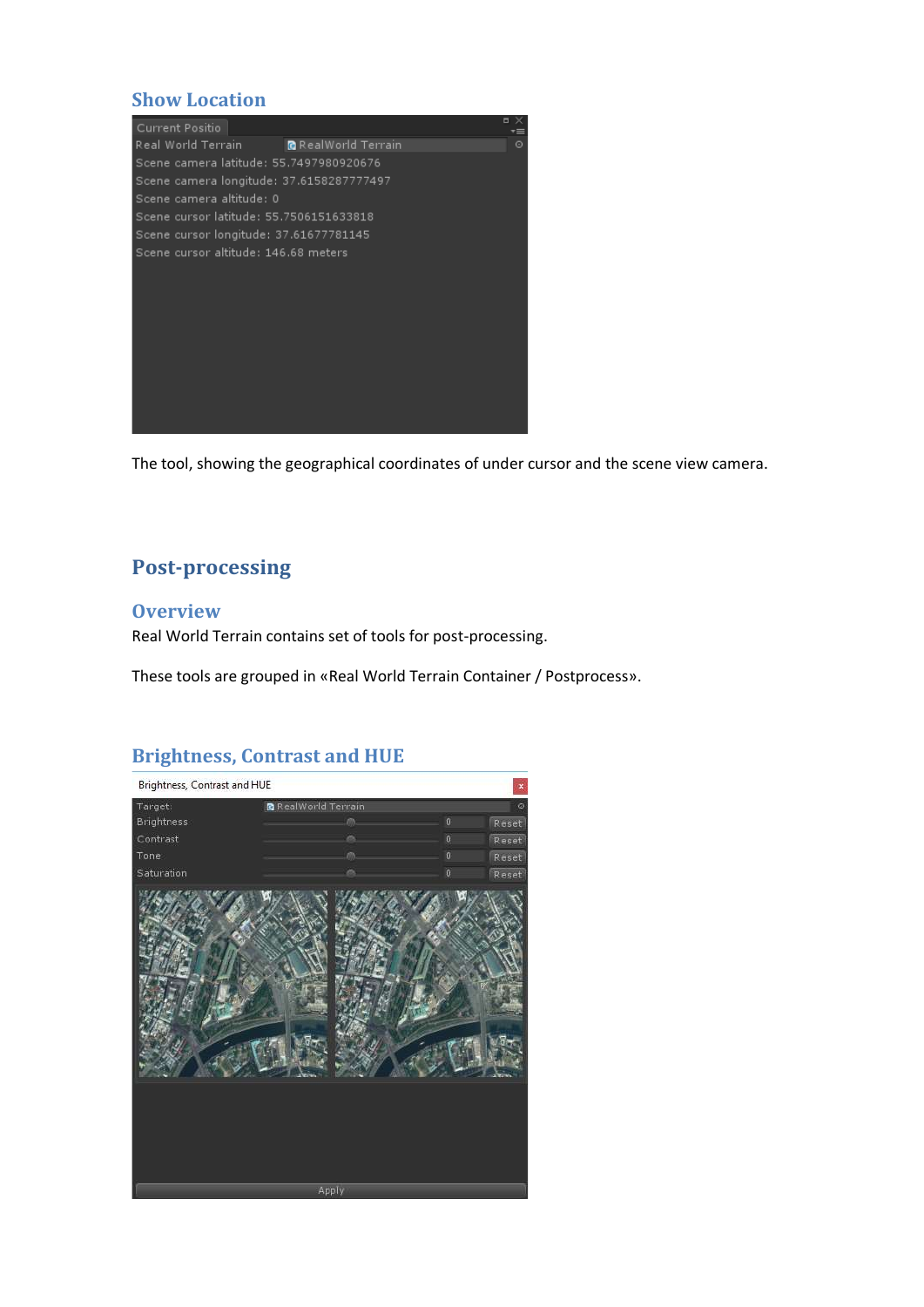Tool to adjust brightness, contrast, hue and saturation of the image.

Left - the original image, to the right - a preview of the result.

Specify the required values using the sliders and press «Apply».

## <span id="page-20-0"></span>**Color Balance**



Tool to change the color balance of the image.

Left - the original image, to the right - a preview of the result.

Specify the required values using the sliders and press «Apply».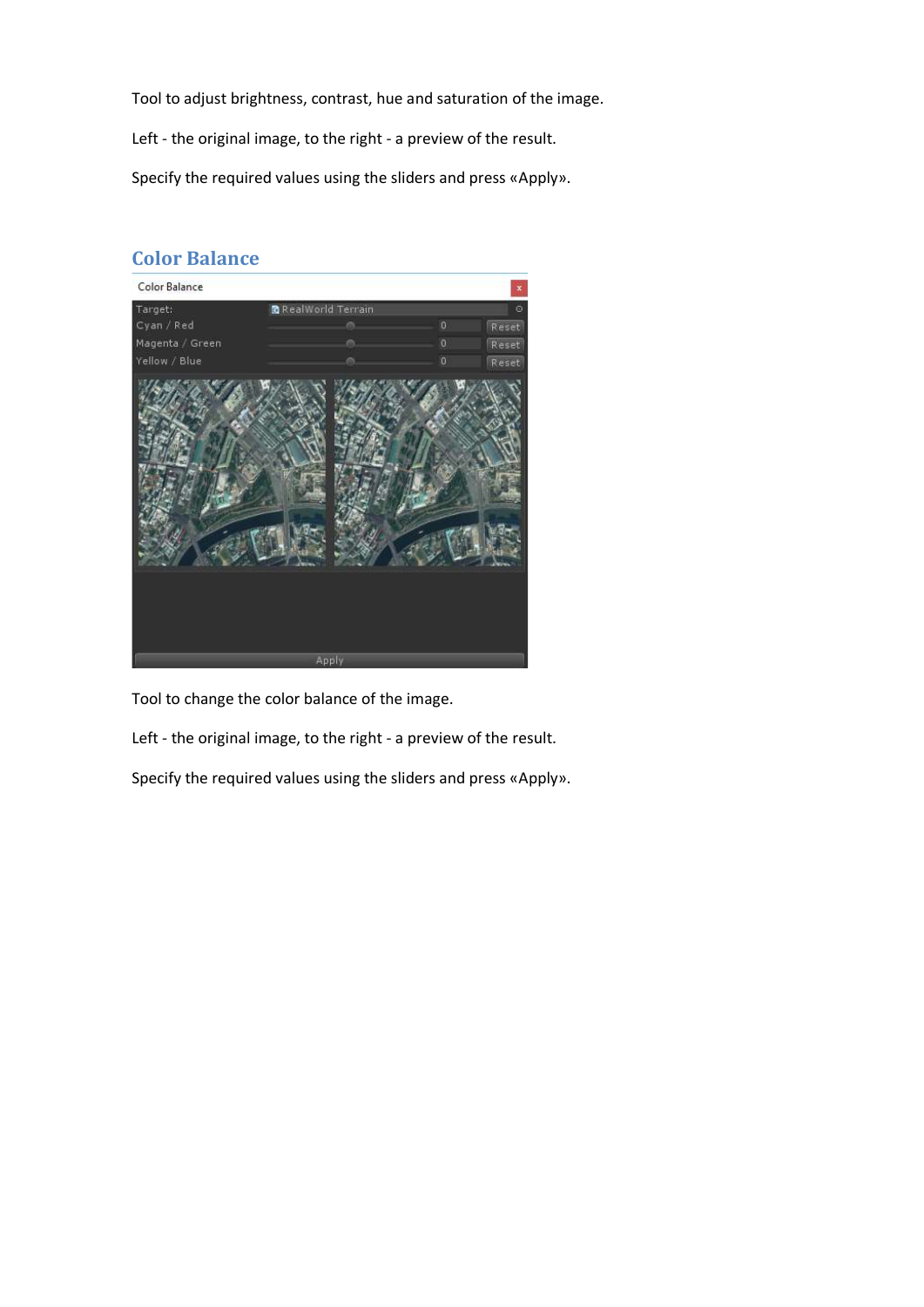# <span id="page-21-0"></span>**Color Levels**



Tool to change the color range of the image.

Left - the original image, to the right - a preview of the result.

Specify the required values using the sliders and press «Apply».

## <span id="page-21-1"></span>**Erosion Filter**

Allows you to apply water erosion to the current heightmap.

**Important:** This utility works very slowly, because for erosion it is required to make a huge amount of calculations.

**Erosion iterations** - The number of times the filter will be applied.

**Rain fall** - The amount of water added to the system during the iteration. The greater this value, the more dramatic and gross changes you can see on the relief in the same number of iterations.

**Cone threshold** - The roughness of the soil, which was washed away with water and precipitated.

**Flow Iterations** - Number of iterations for water flow. The smaller the value, the higher the speed, but the worse the accuracy and quality.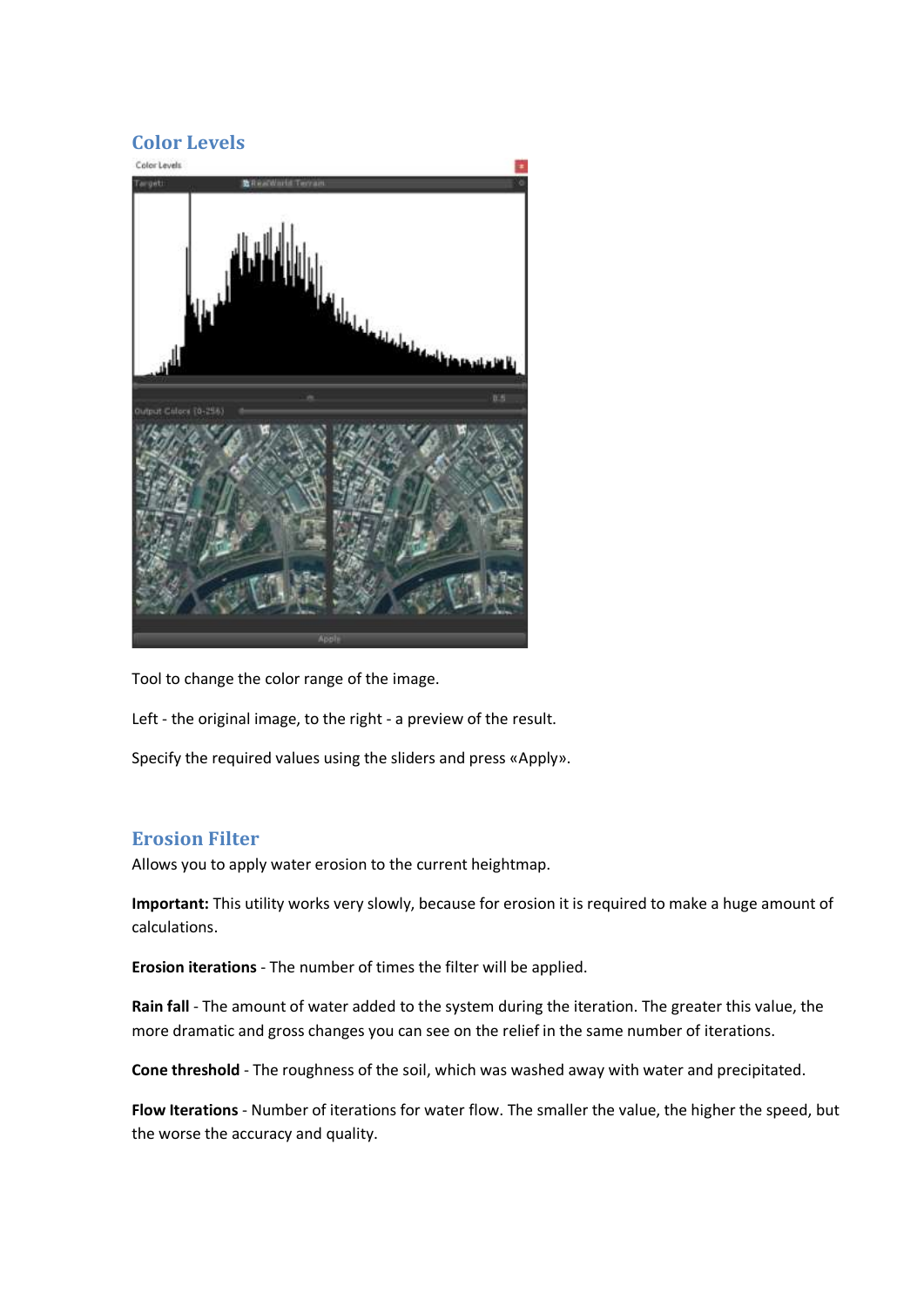## <span id="page-22-0"></span>**Generate Grass from Texture**



Tool to generate grass based on texture.

Add grass texture, and specify grass parameters.

Add colors, which will be created grass.

To work was faster for each color indicates range of values.

Click «Generate preview», to see the area to be created grass.

Click «Generate grass», to create grass and close the window.

You can save and load settings using the buttons at the top of the window.

To remove the grass, remove the relevant Detail in a script «Terrain».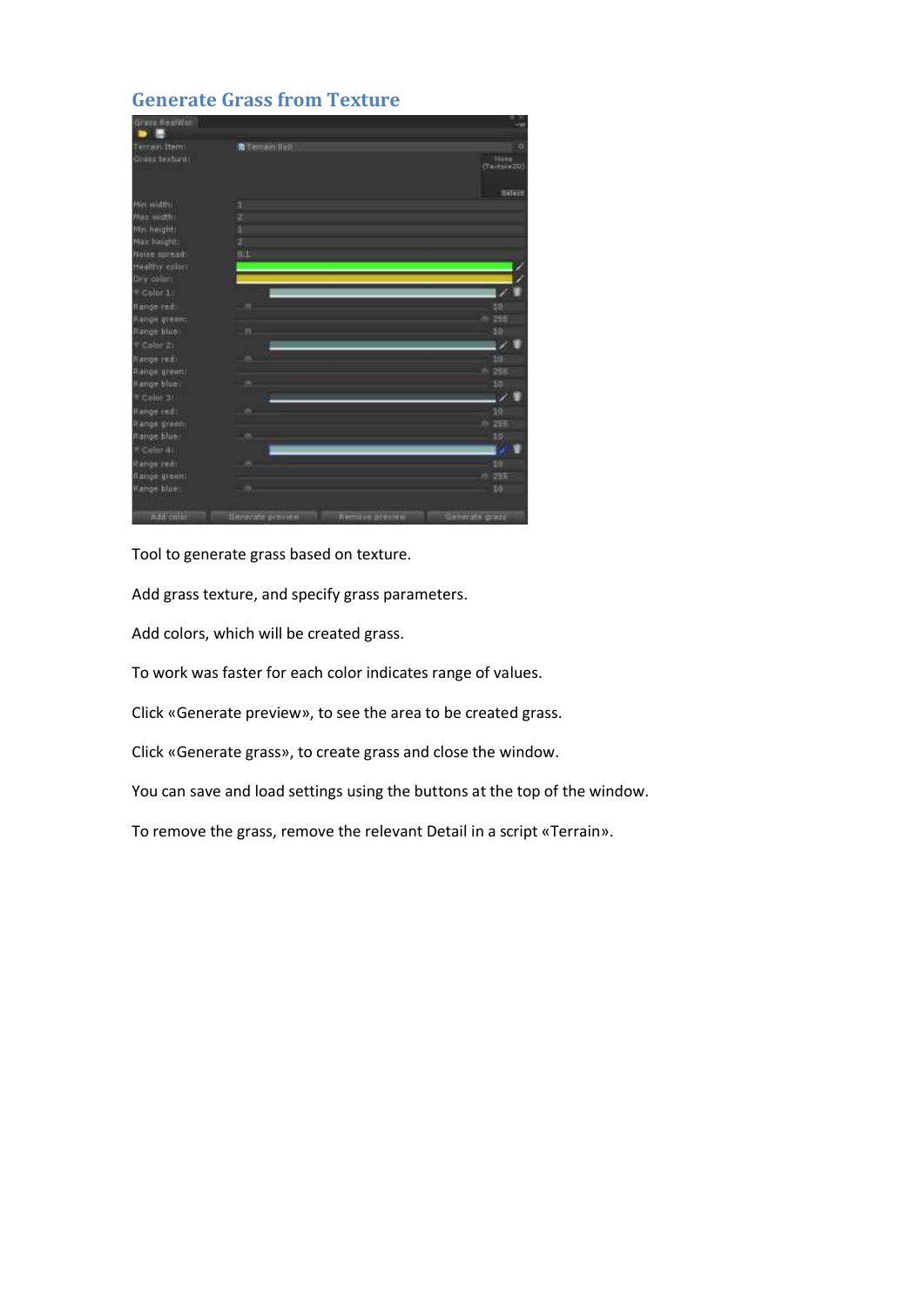## <span id="page-23-0"></span>**Generate SplatPrototypes from Texture**

| SplatPrototype<br>н           |                | 日米                       |
|-------------------------------|----------------|--------------------------|
| Base texture.                 |                |                          |
| Tile size                     |                |                          |
| $\times$ 15                   | $Y$ 15         |                          |
| Tile offset                   |                |                          |
| $\times 0$                    | Y O            |                          |
| SplatPrototype 2              |                |                          |
| Texture:                      |                | Select                   |
| Tile size                     |                |                          |
| $\times$ 15                   | $Y$ 15         |                          |
| Tile offset                   |                |                          |
| $\times$ 0                    | Y <sub>0</sub> |                          |
| Add color<br>Generate preview |                | Remove SplatPrototype    |
| SplatPrototype 1              |                |                          |
| Texture:                      |                | Select                   |
| Tile size                     |                |                          |
| Add SplatPrototype            | $10 - 47$      |                          |
| Clear preview                 |                | Generate SplatPrototypes |

Tool to generate SplatPtototypes based on texture.

Add base texture, specify parameters. Base texture will be used for all terrain. Add SplatPrototype, you want to use. For each SplatPrototype add color, so it will be created.

To work was faster for each color indicates range of values.

Click «Generate preview», to see the area to be used corresponding SplatPrototype.

Click «Generate SplatPrototypes», to create SplatPrototypes and close the window.

You can save and load settings using the buttons at the top of the window.

## <span id="page-23-1"></span>**Export / import RAW data**

Real World Terrain can export and import RAW data: heightmaps, detailmaps, alphamaps and texture.

Select generated terrains, and in «Real World Terrain Container / Export / Import Raw» select a menu item.

In the export / import window specify the required color depth (8 or 16 bits) and the order of the bytes (Windows or Mac).

#### <span id="page-23-2"></span>**Export Mesh as OBJ**

To export a mesh, select «Real World Terrain Container» or «Real World Terrain Item» and click «RAW / Export OBJ».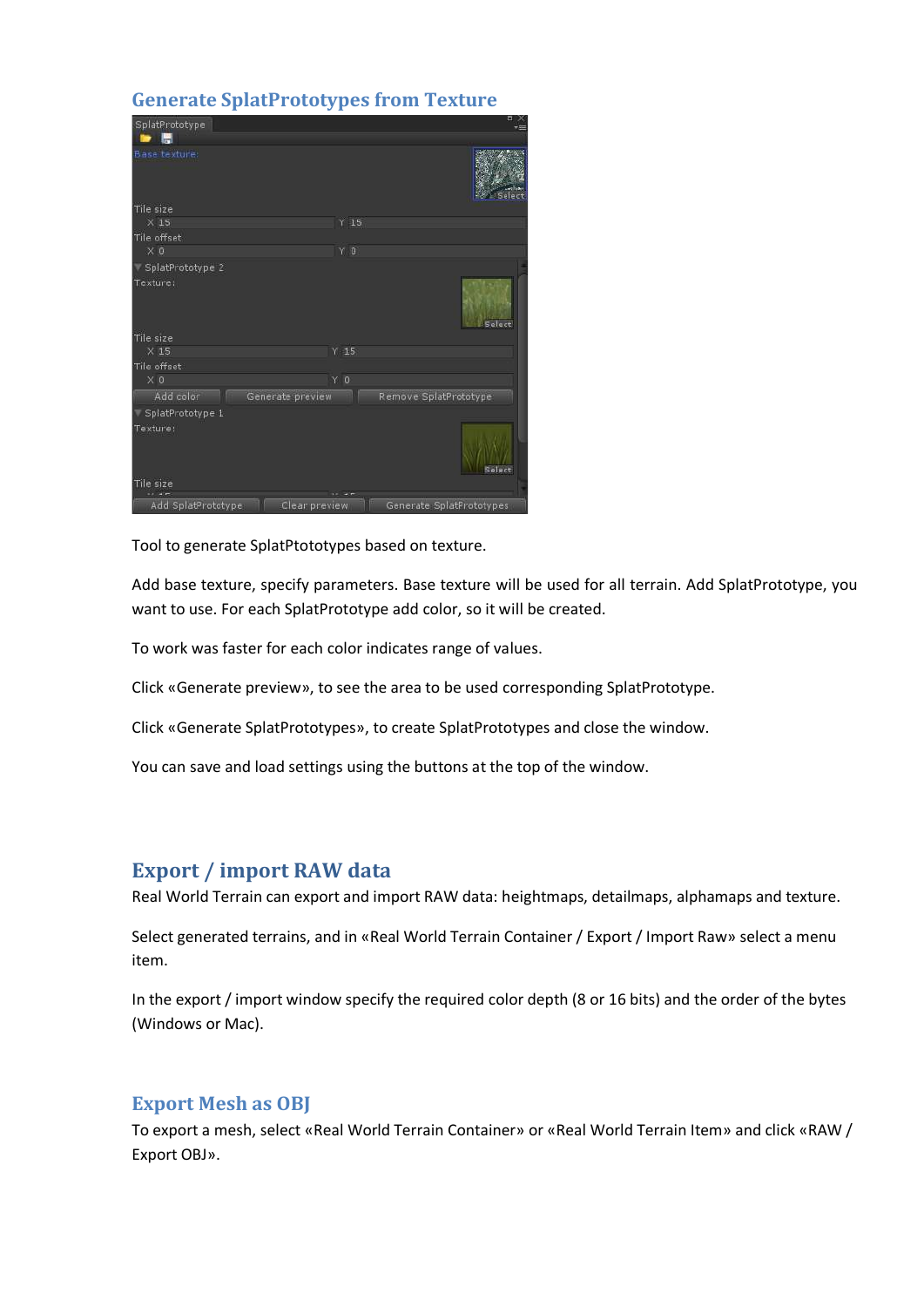# <span id="page-24-0"></span>**Third Party Assets**

#### <span id="page-24-1"></span>**Overview**

Third-party assets are not containing on Real World Terrain and integration is disabled by default.

Import the asset into your project and enable integration in Real World Terrain settings.

**Important:** Integration with third-party assets may break when the developer releases a new version of the asset. This usually occurs when changing API or internal errors in the assets. We are developing this integration, so the quickest way to fix the problem is contact to us, indicating the name and version of the asset with which integration problems are. We will check this and release the update, or contact the asset developer to fix the issue.

If you want to remove the asset from the project, first disable it in Real World Terrain settings.

If you forget to disable asset and removed it, you will see an error in the console. To manually remove the integration with the asset, open PlayerSettings (Edit / Project Settings / Player), and remove the corresponding entry from «Scripting Define Symbols».

## <span id="page-24-2"></span>**BuildR - Procedural Building Generator**

<https://assetstore.unity.com/packages/tools/modeling/buildr-procedural-building-generator-82220>

It allows you to generate procedural editable buildings.

How to generate buildings using BuildR:

- Enable integration with BuildR in Real World Terrain settings;
- Real World Terrain / Generate Buildings ON;
- Real World Terrain / Building Generator BuildR.

All buildings generated using Real World Terrain is editable, and you can completely change the style and setting of the buildings.

BuildR2 and BuildR v3.x are supported.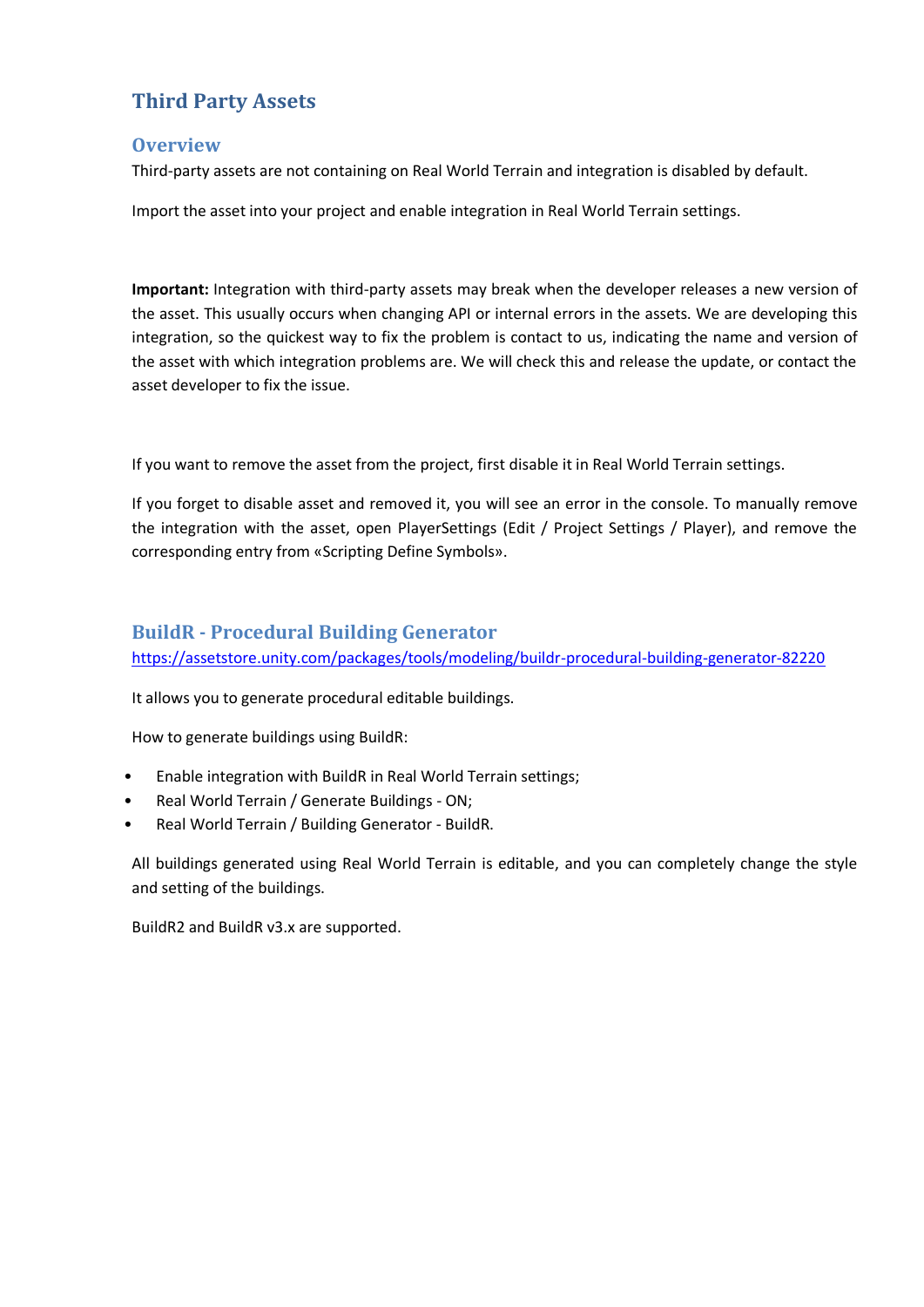## <span id="page-25-0"></span>**EasyRoads3D Pro v3**

<https://assetstore.unity.com/packages/tools/terrain/easyroads3d-pro-v3-469>

It allows you to generate editable roads.

How to generate the roads using EasyRoads3D:

- Enable integration with EasyRoads3D in Real World Terrain settings;
- Real World Terrain / Generate Roads ON.
- Select road generation mode.

Modes of road generation:

• Simple - for all roads Open Street Map will be used the same type of roads EasyRoads3D, which you can change after generation. In this mode, you can select which types of Open Street Map roads should be generated.

In this mode, you can specify a multiplier for the width of the road so that your roads have a more correct width.

• Advanced — for each type of Open Street Map road, you must specify EasyRoads3D road type. Types of roads Open Street Map for which the type of roads is not specified EasyRoads3D will not be generated.

Connection Generation:

Use Generate Connections - ON to Real World Terrain generate connections for two, three, and four road sections.

The connection of the three sections will occur only if the angle between the straight and side sections is from 60 to 120 degrees.

All roads created by the Real World Terrain is editable.

**Note:** only supported EasyRoads3D Pro v3. EasyRoads3D v2.x and EasyRoads3D Free v3 are not supported.

#### <span id="page-25-1"></span>**Gaia и Gaia Pro**

<https://assetstore.unity.com/packages/tools/terrain/gaia-42618>

<https://assetstore.unity.com/packages/tools/terrain/gaia-pro-terrain-scene-generator-155852>

A great all-in-one tool for generating terrains.

The integration of this asset does not need to enable or configure.

You just need to have Gaia in the project.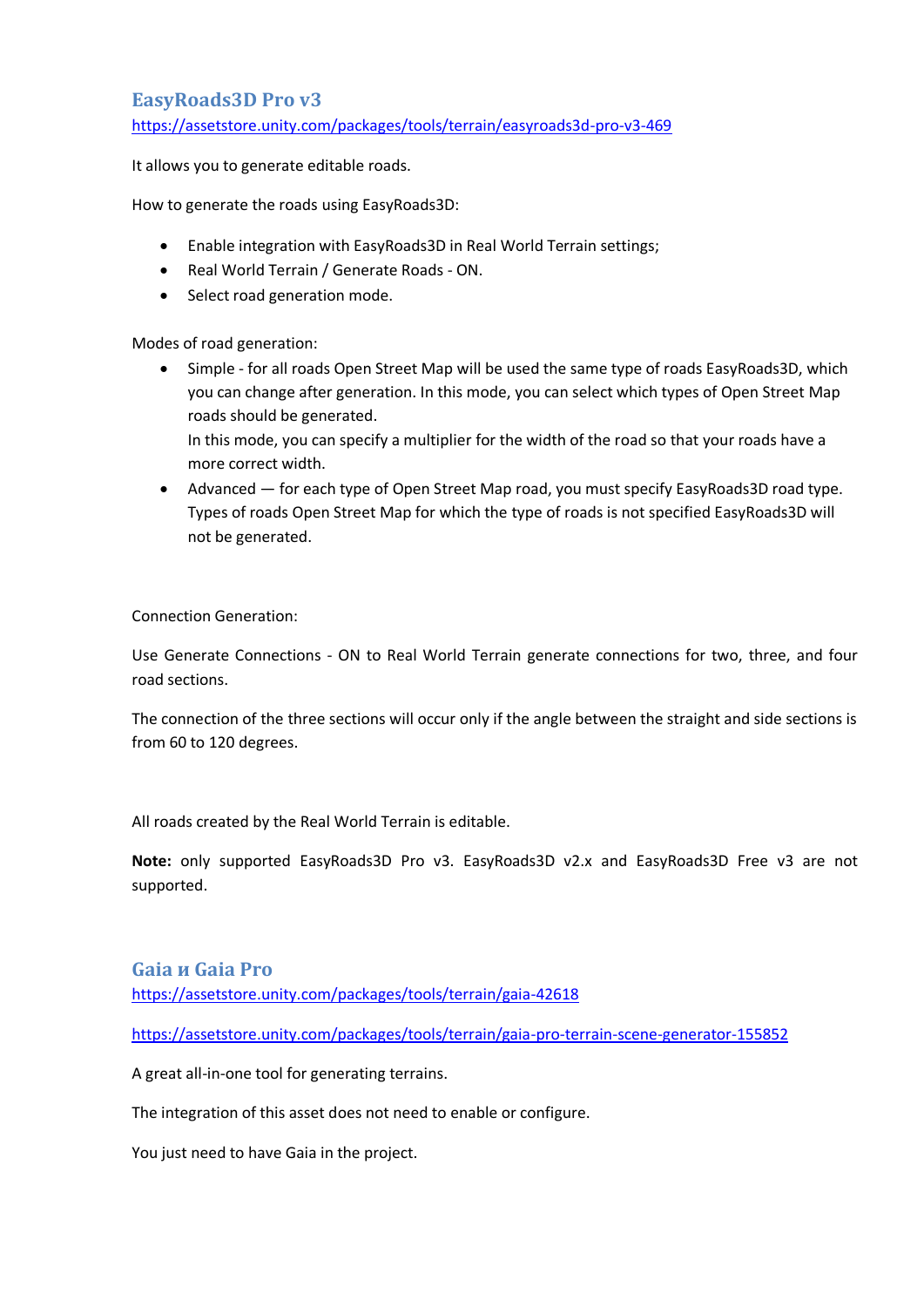## <span id="page-26-0"></span>**Huge Texture**

<https://assetstore.unity.com/packages/tools/input-management/huge-texture-163576>

Allows you to generate textures larger than 8192x8192 (up to 26624x26624px) for each terrain.

#### <span id="page-26-1"></span>**Online Maps**

<https://assetstore.unity.com/packages/tools/integration/online-maps-v3-138509>

It allows you to show the location from Real World Terrain on a dynamic map.

Integration with Online Maps enabled using OnlineMapsRWTConnector component.

Add this component to an object generated by Real World Terrain (near Real World Terrain Container), click «Enable Real World Terrain», and select connector mode.

#### <span id="page-26-2"></span>**Playmaker**

<https://assetstore.unity.com/packages/tools/visual-scripting/playmaker-368>

The powerful visual scripting solution to quickly make gameplay prototypes, A.I. behaviors, animation graphs, interactive objects, cut-scenes, walkthroughs...

To enable integration with Playmaker, select «Window / Infinity Code / Real World Terrain / Packages / Playmaker Integration Kit»

or

import «Assets / Infinity Code / Real World Terrain / Packages / RWT-Playmaker-Integration-Kit.unitypackage».

## <span id="page-26-3"></span>**R.A.M 2019 - River Auto Material 2019**

<https://assetstore.unity.com/packages/tools/terrain/r-a-m-2019-river-auto-material-2019-145937>

R.A.M 2019 gives you ability to create very advanced river and lakes with flowmap, river bed shapes and textures on it automatically.

Important: be careful, R.A.M - River Auto Material is another asset for which the integration won't work.

Enable integration with R.A.M 2019 in the settings, select River Engine - RAM 2019, and specify profiles for Area and Spline.

Both profiles will be used for rivers, just OSM has two types of rivers.

Ram Spline will be used to generate rivers for which OSM has only channel points.

Lake Polygon will be used to generate rivers for which OSM has shoreline points.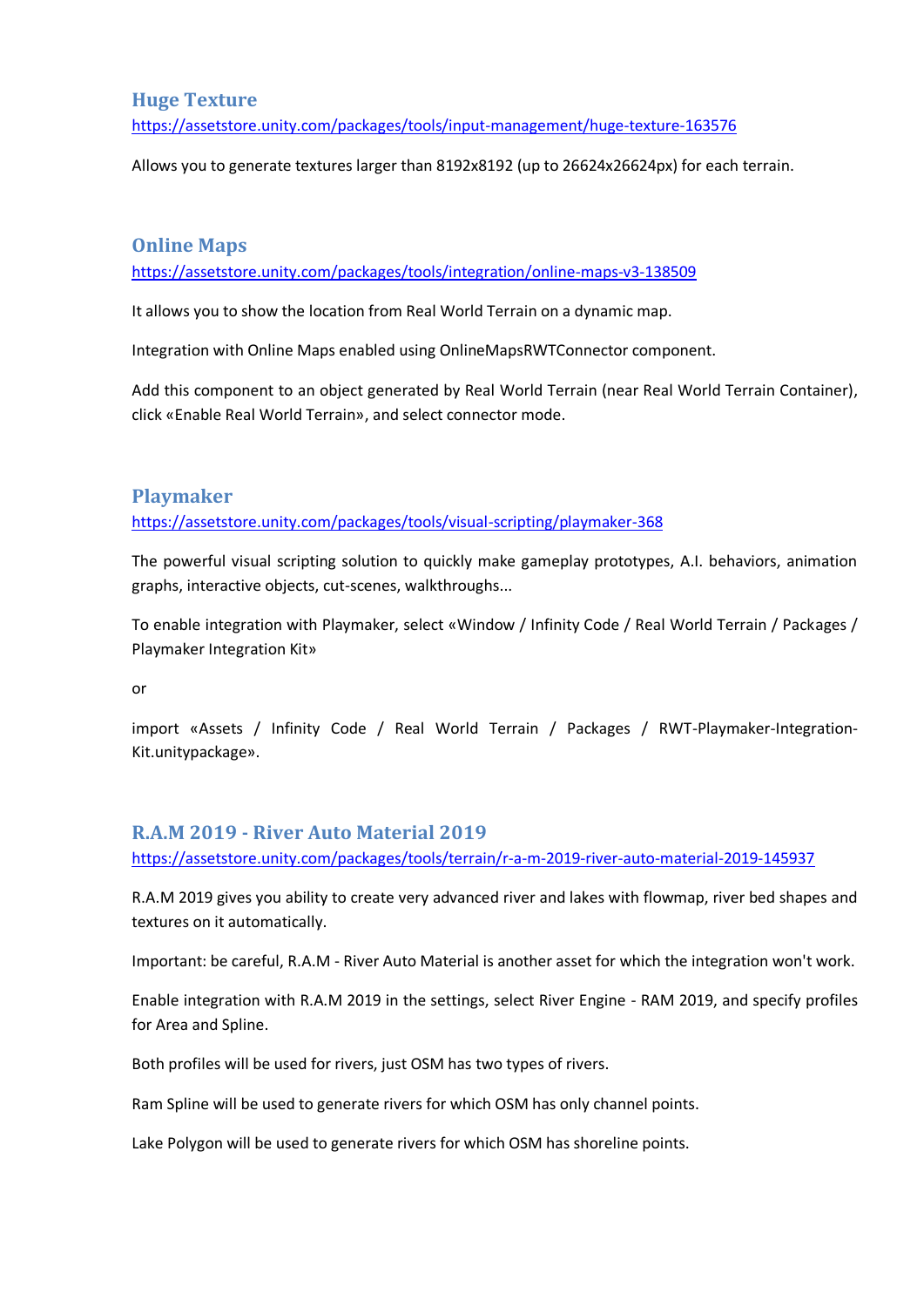## <span id="page-27-0"></span>**Relief Terrain Pack (RTP)**

<https://assetstore.unity.com/packages/tools/terrain/relief-terrain-pack-v3-3-5664>

Great shader for terrains. Using this shader, the result will look a lot better.

Relief Terrain Pack does not require configuration. Just enable integration with Relief Terrain Pack in Real World Terrain settings.

<span id="page-27-1"></span>**Road Architect** <https://github.com/MicroGSD/RoadArchitect>

Allows generating roads.

How to generate roads using Road Architect:

- Enable Road Architect support in the settings;
- Real World Terrain / Generate Roads ON.

All roads created using Real World Terrain is editables.

#### <span id="page-27-2"></span>**uContext**

<https://assetstore.unity.com/packages/tools/utilities/ucontext-141831>

Integration with uContext is enabled automatically. You just need to have Real World Terrain and uContext in the project.

Integration adds to WAILA a display of latitude, longitude, and altitude of the terrain under the cursor.

The integration adds the following actions:

- 1. Geocoding allows you to find a location by address. The location will be converted to Unity World Position, and GameObject will be created in this position, whose name is the full address of the location.
- 2. Reverse geocoding allows you to find out the address of the location under the cursor. The address will be displayed in the console.
- 3. Place objects opens a window for placing objects at a specified location.
- 4. Show Google Maps opens Google Maps at the specified location.
- 5. Show Google Street View Opens a panorama of the location under the cursor.
- 6. Show Open Street Map opens Open Street Map at the specified location.

These actions are grouped in the section Real World Terrain.

For geocoding and reverse geocoding, ArcGIS Geocoding API is used, which does not require authorization.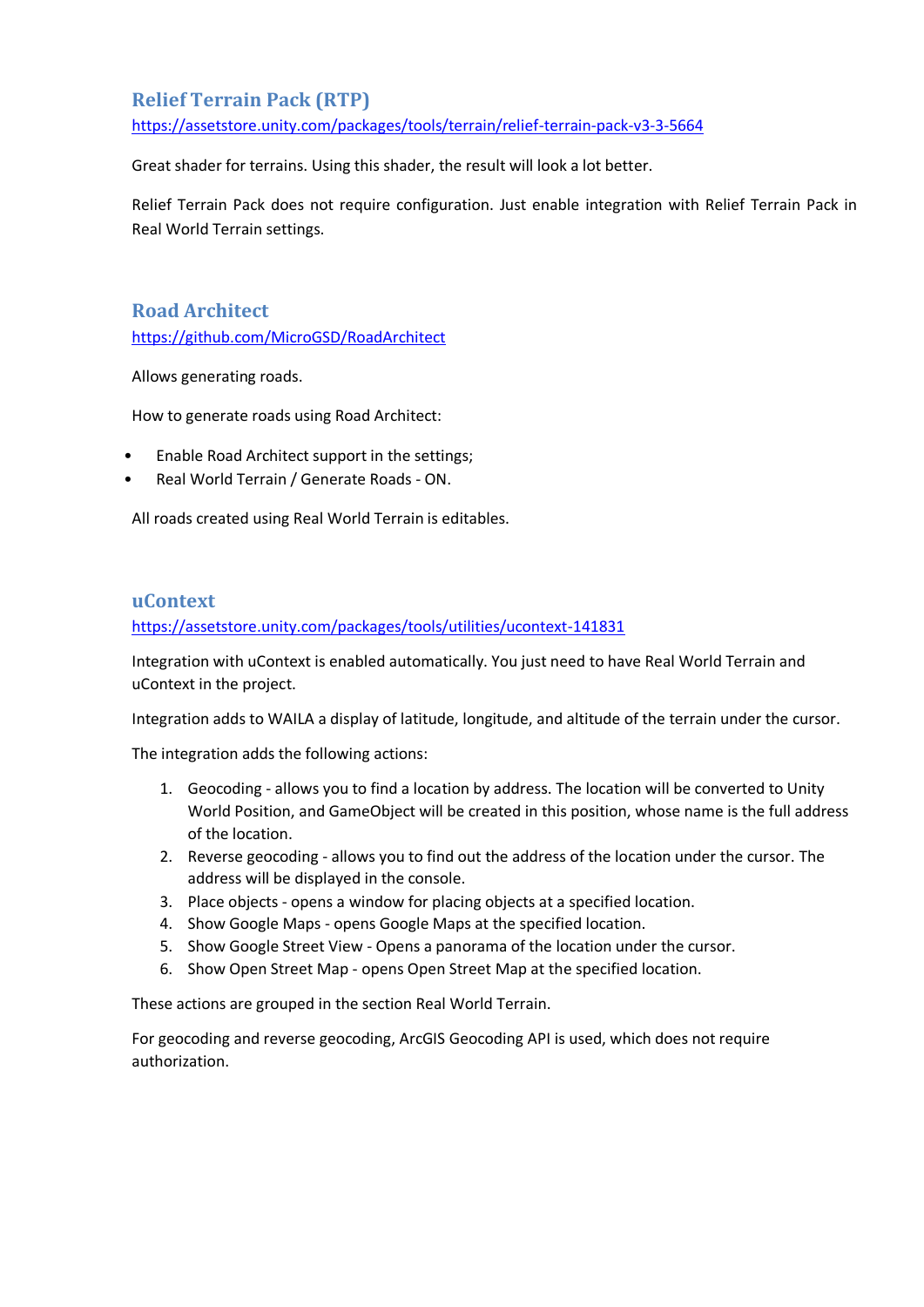## <span id="page-28-0"></span>**Vegetation Studio and Vegetation Studio Pro Vegetation Studio:**

#### <https://assetstore.unity.com/packages/tools/terrain/vegetation-studio-103389>

#### **Vegetation Studio Pro:**

<https://assetstore.unity.com/packages/tools/terrain/vegetation-studio-pro-131835>

Allows you to generate editable areas of grass and trees.

Integration with this asset does not require activation. You just need to have Vegetation Studio (Pro) in the project.

To work correctly, you need to configure the Vegetation Package:

Select «Window / Awesome Technologies / Add Vegetation Studio (Pro) to scene».

Select «Hierarchy / Vegetation Studio (Pro) / VegetationSystem (Pro)».

Select the Vegetation Package you want to use.

Add Vegetation Items (grass and trees).

**For Vegetation Studio**: Vegetation System / Vegetation / Vegetation Mask - ON

**For Vegetation Studio Pro**: Vegetation System Pro / Edit Biomes / Vegetation Mask Rules - ON

Read more about setting up Vegetation Studio and Vegetation Studio Pro in the asset documentation.

#### <span id="page-28-1"></span>**Volume Grass**

<https://assetstore.unity.com/packages/tools/particles-effects/volumegrass-436>

It allows you to generate a volumetric dynamic grass.

How to generate the grass using Volume Grass:

- Enable the integration with Volume Grass in Real World Terrain settings;
- Real World Terrain / Generate Grass ON;
- Real World Terrain / Grass Generator Volume Grass.

Note: If you try to generate the grass outside the terrains, Volume Grass can cause freezing of Unity Editor.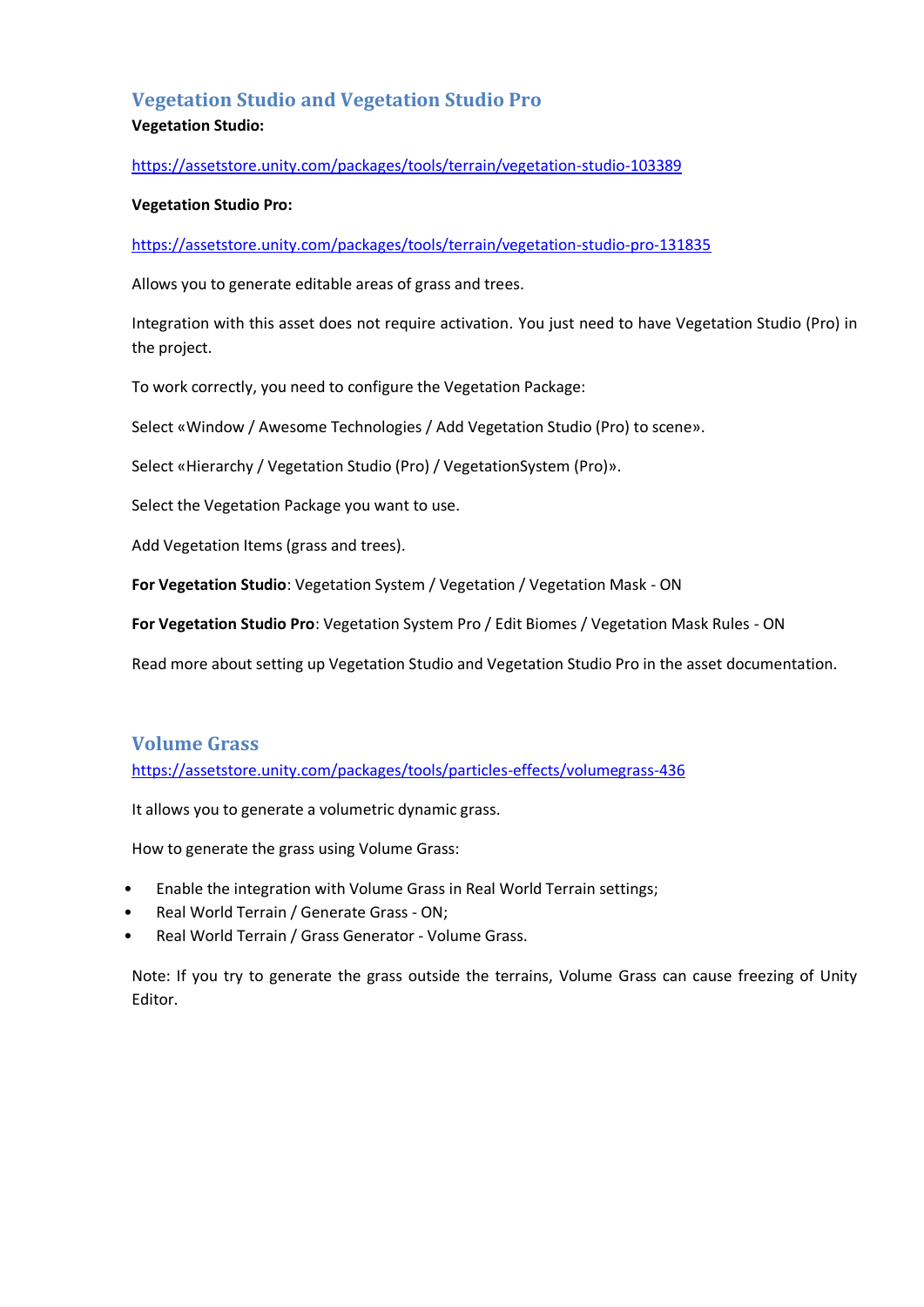#### <span id="page-29-0"></span>**WorldStreamer**

<https://assetstore.unity.com/packages/tools/utilities/world-streamer-36486>

Keeps objects in the separate scenes, and dynamically load them during use.

This allows you to greatly increase the performance of your application.

How to use WorldStreamer:

- Enable the integration with WorldStreamer in Real World Terrain settings;
- Generate all terrains;
- Real World Terrain Container / Finish / Open WorldStreamer.

## <span id="page-29-1"></span>**Real World Terrain API**

Detailed information about all the available classes, methods and fields can be found in API Reference. <https://infinity-code.com/docs/api/real-world-terrain/>

The order of the values in the coordinates: Vector2, Vector3: X - longitude, Y - latitude; Parameters of methods: first - the longitude, second - the latitude.

## <span id="page-29-2"></span>**Updating versions**

In Unity Asset Store, we will send only the stable version. Renewal period is several months.

Real World Terrain has built-in update system, using which you can update Real World Terrain to the latest version and get early access to all versions and updates.

Click «Window / Infinity Code / Real World Terrain / Check Updates», to open the window checking for updates. Enter your Invoice Number (digits only) or Order Number, select a channel of updates and click «Check New Versions». Download the new version and import it into the project.

**Important:** Always make backups when upgrading assets or Unity Editor.

Removing the old version in most cases is not necessary.

You can find out your Invoice Number in order confirmation, or visit the account transaction page in Unity Asset Store:

<https://assetstore.unity.com/orders>

If from the current version was released more than 10 updates in the selected channel then will only show the last 10 updates.

If updates are available, you can read the list of changes and download the update.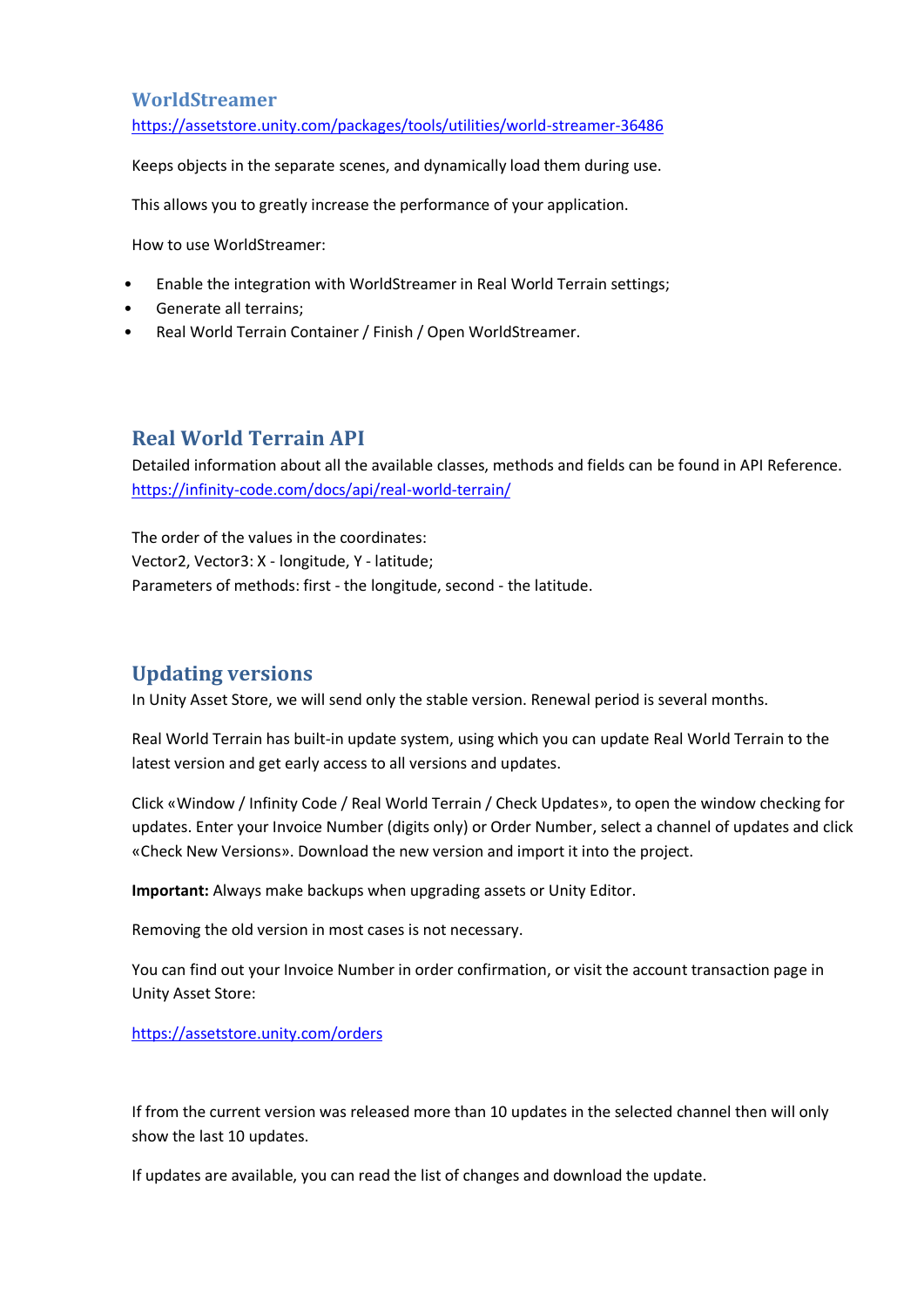If you have any problems with installing the update, then:

- 1. Open an empty scene.
- 2. Delete the folder «Infinity Code / Real World Terrain».
- 3. Import the new version of Real World Terrain to the project.

If you want to return to the previous version of Real World Terrain, select the channel «Stable Previous». Using this channel, you can get 10 previous updates.

Real World Terrain automatically checks for updates every 24 hours. If a new version is available, you will see a red button in Real World Terrain. When clicked, will open check for updates window.

Automatic check for updates does not require Invoice Number, and works on the selected channel updates. If you do not select a channel update, it will be checked only stable versions.

# <span id="page-30-0"></span>**Troubleshooting**

#### <span id="page-30-1"></span>**Known issues**

**You have trouble downloading elevation maps in Real World Terrain, or you want to download them manually (eg on another computer)**

Follow these steps:

- Select the desired area in the helper.
- Press the «Show download links».
- Download the files.
- Put the files «\*.asc» from the archives to folder **«**{Project} / RWT\_Cache / Heightmaps».
- Start Real World Terrain.

#### **You have trouble downloading textures**

Try to choose another texture provider.

#### **Visible gap between terrains**

Most likely your terrains have lost their neighbors.

Select «Real World Terrain Container / Utils / Update Neighbors».

#### **For your area is not generates buildings, roads, grass or trees**

Please make sure that they are marked on Open Street Map.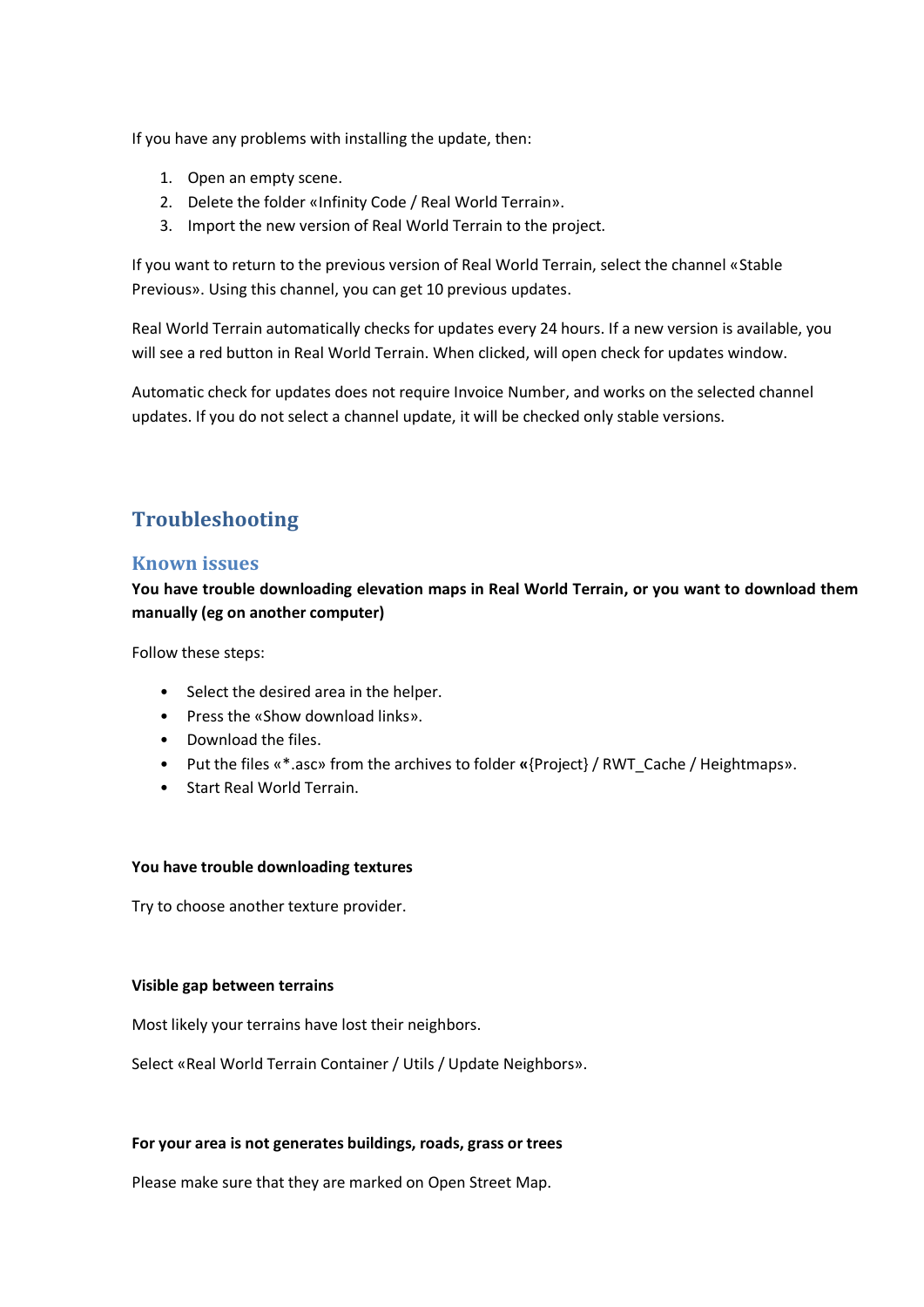To open the current area in Open Street Map, click «Show Open Street Map» in Real World Terrain window or the helper.

#### **Building has inverted normals**

Select the building and click «Invert normals».

#### **How to create an intersection in Road Architect**

Select the nodes that must intersect, enable "Allow intersect", and move first node close to the second node.

#### **You have lost your Invoice Number and it is missing from the Unity Asset Store / Account / Transactions**

We do not know Invoice Numbers of the customers. We can only check the number that you will give us. So contact with support of Unity Asset Store.

<https://support.unity3d.com/hc/en-us/requests/new>

#### <span id="page-31-0"></span>**Your problem is not listed**

Please contact us about your problem (support@infinity-code.com). We will try to fix all errors and release an update as soon as possible.

## <span id="page-31-1"></span>**Frequently asked questions**

**Q:** What is the maximum area can be created?

**A:** We are at a time creating an area of 10x10 angular degrees. It's a little larger than the size of Germany. But the maximum created territory, strongly depends on the settings of Real World Terrain.

**Q:** Can Real World Terrain generate terrain at runtime?

**A:** No, Real World Terrain is Editor Extension and can generate terrains only in Unity Editor. If you need a runtime solution, look at Online Maps.

<https://assetstore.unity.com/packages/tools/integration/online-maps-v3-138509>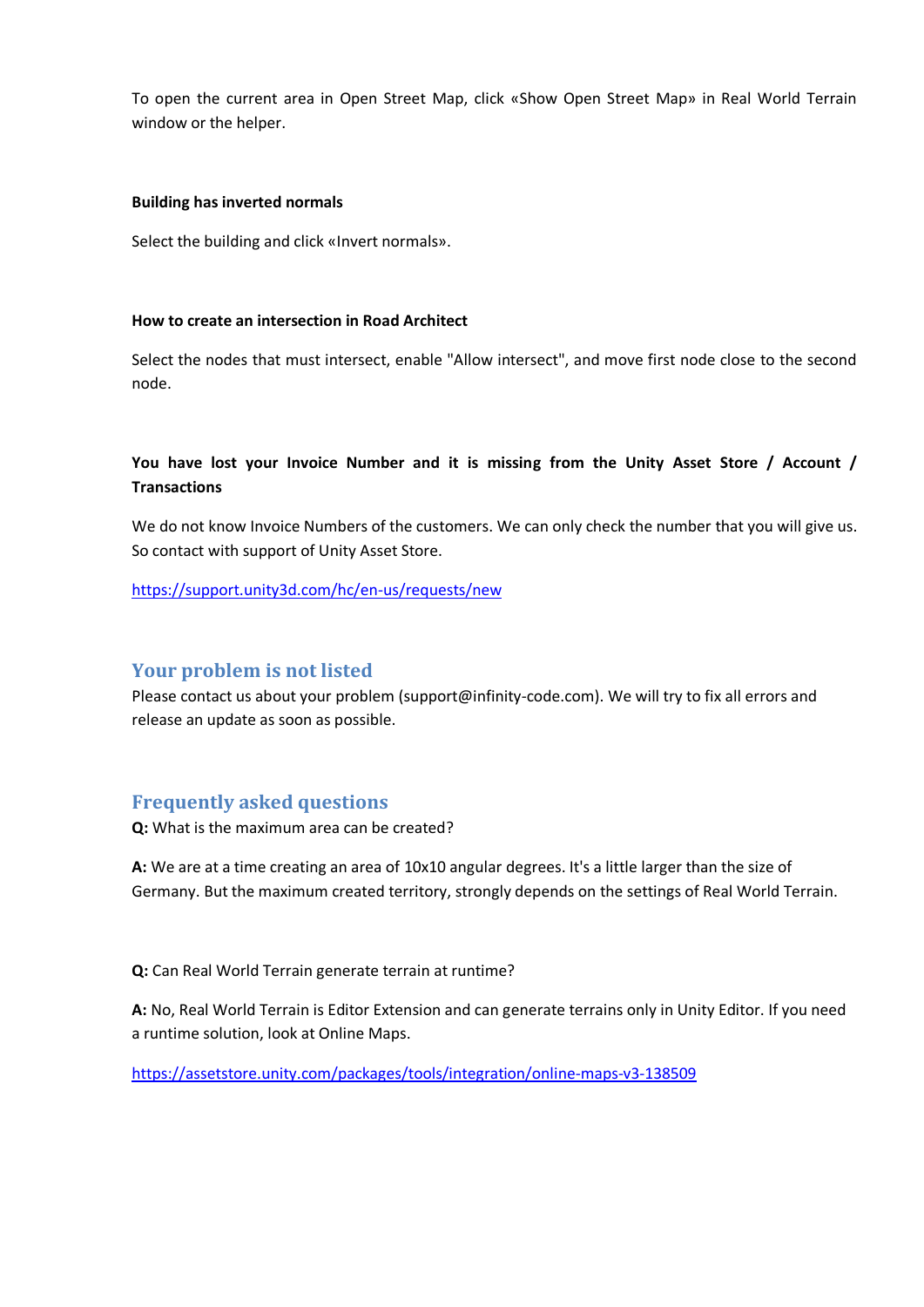## <span id="page-32-0"></span>**Support**

We provide support by email [\(support@infinity-code.com\)](mailto:support@infinity-code.com) in English and Russian or in the forum [\(https://forum.infinity-code.com\)](https://forum.infinity-code.com/) in English.

If something does not work for you, you find a bug, have a suggestion or question, contact us.

When contacting, please specify your version of Unity, OS and the version of Real World Terrain.

We always try to answer all requests to the support within 24 hours.

**Important:** We do not provide support in the reviews section of Unity Asset Store. All questions in the reviews section will be ignored.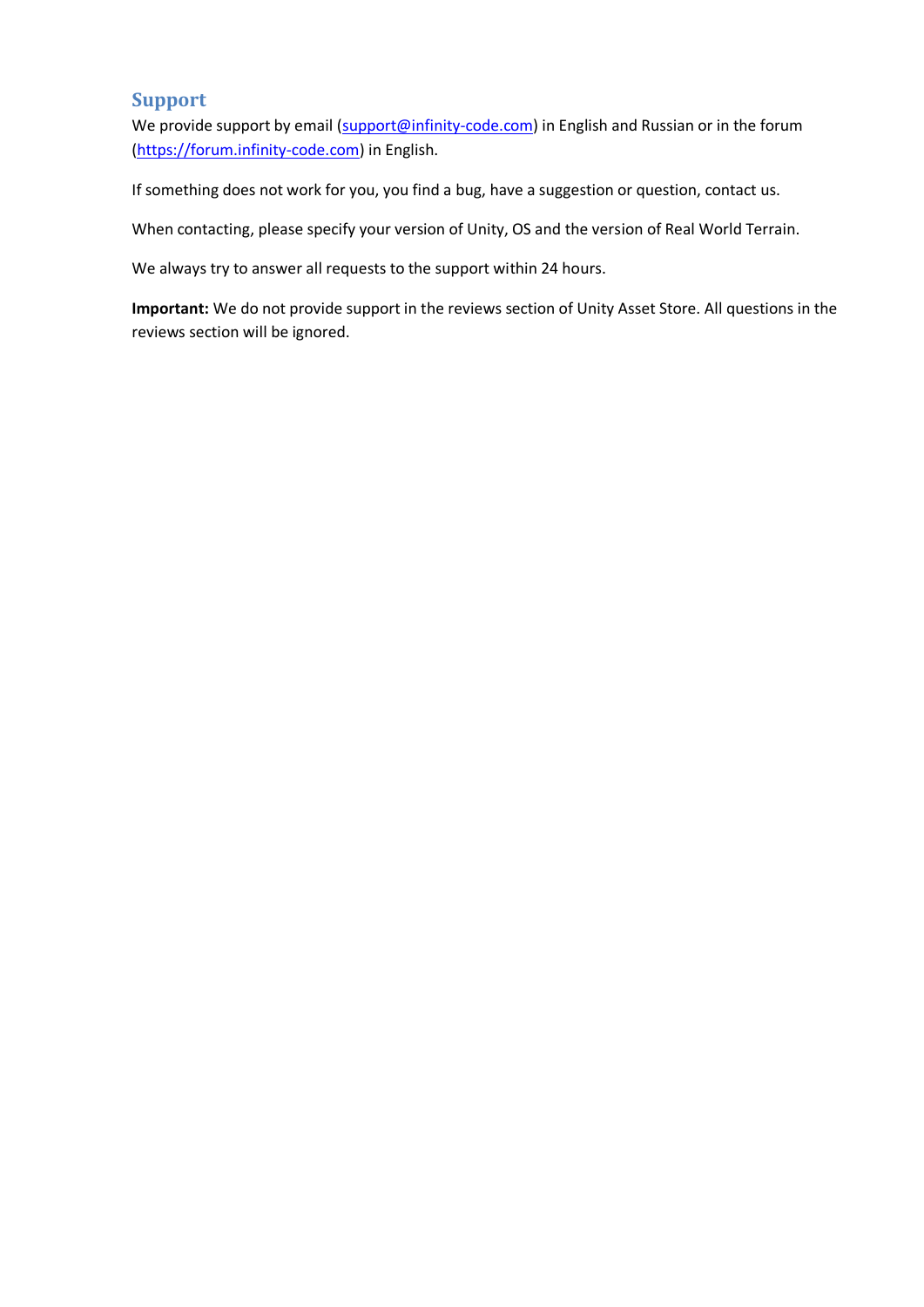# <span id="page-33-0"></span>**Other Infinity Code assets**

<span id="page-33-1"></span>

<https://assetstore.unity.com/packages/tools/input-management/huge-texture-163576>

*Huge Textur*e allows you to import and use textures larger than 8192x8192px.

#### **How it works:**

When importing a texture, Huge Texture splits the texture into pages and saves it as a Texture Array. Texture Array is combined on the shader side, which does not create extra draw calls and has almost no effect on performance.

#### **Features:**

- The maximum size of the texture: PNG and JPEG up to 16384x16384px, RAW up to 2GB
- (26624x26624px for square textures without transparency);
- Standard Render Pipeline, Universal Render Pipeline (URP, LWRP), High Definition Render Pipeline (HDRP);
- Compressed and uncompressed formats;
- Does not produce extra draw calls. You will have as many draw calls as you would with a regular texture;
- API for working with huge textures, as with regular Texture2D;
- Built-in update system.

#### **Requirements:**

• Not all platforms support Texture Arrays.

The list of supported platforms is here:

<https://docs.unity3d.com/Manual/SL-TextureArrays.html>

• The field must accept Texture (not Texture2D), and the component must accept custom material or shader.

For example, Huge Texture can be used in Mesh Renderer, Raw Image, etc.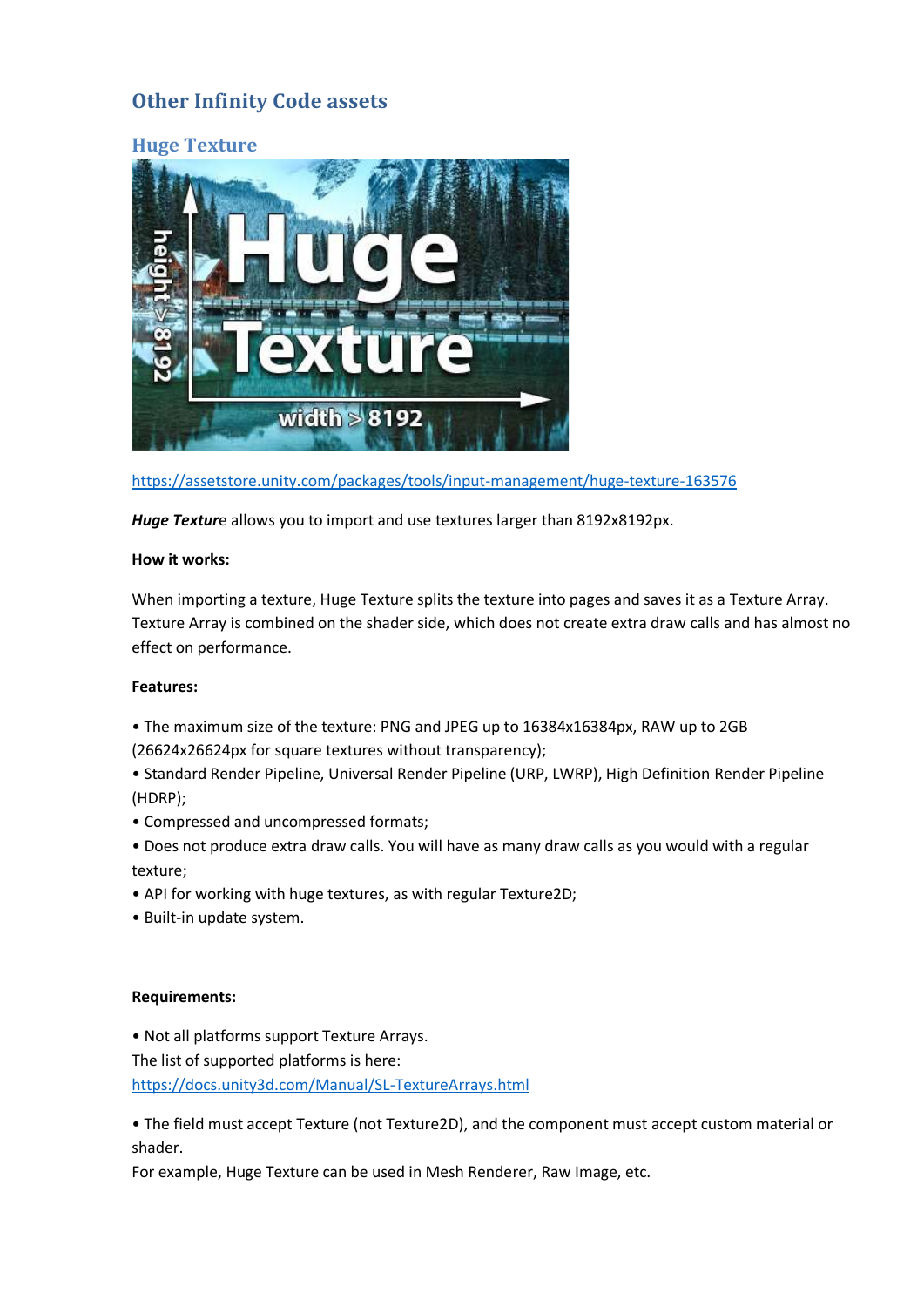## <span id="page-34-0"></span>**Mesh to Terrain**



<https://assetstore.unity.com/packages/tools/terrain/mesh-to-terrain-7271>

*Mesh to Terrain* is a tool for easily and quickly converting a 3D terrain model created in 3ds Max, Terragen or any other editor to Unity Terrains.

Mesh to Terrain can convert textures to SplatPrototypes (Terrain Layers), generate terrain from several models and split the model into several terrains.

#### **Features:**

- Supports Unity v5.6 and higher;
- Unlimited number of models and terrains used in the component;
- Terrains are created in the same place where the meshes;
- Convert the textures of models to textures of terrain;
- Seamless result, when working with multiple terrains;
- Manually adding models or automatic detection of all models in the layer;
- No need to manually add the components of physics;
- Works wit[h Relief Terrain Pack](https://www.assetstore.unity3d.com/en/#!/content/5664) (optional);
- Built-in update system.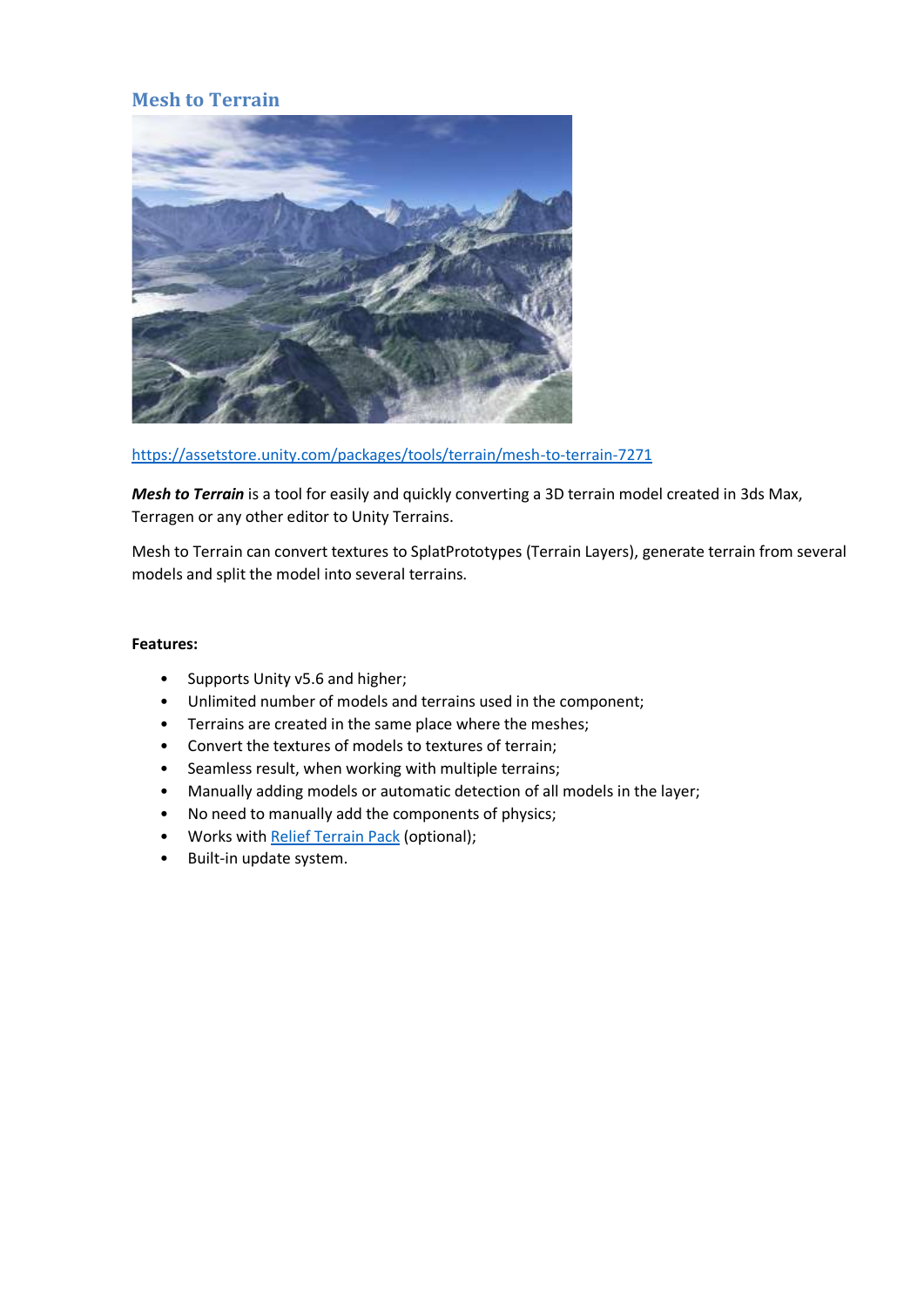## <span id="page-35-0"></span>**Online Maps**



<https://assetstore.unity.com/packages/tools/integration/online-maps-v3-138509>

**Online Maps** is a universal multi-platform mapping solution for your 2D, 3D, AR / VR and mobile applications and games.

Fully customizable, incredibly easy to learn and use, and at the same time is one of the most powerful and flexible solutions in the industry.

Supports a huge number of services for any mapping needs, and has integration with the best Asset Store assets.

The package contains the complete source code without dependencies, and if you want to add or change some feature, you can easily do it.

Don't have programming experience or don't know C# - Online Maps supports visual scripting using Bolt and Playmaker.

All the features to create any map in Unity in one asset.

#### **Features:**

- Unity 2017.4 LTS and higher;
- Standalone, Android, iOS, Windows Store, WebGL;
- Online and offline maps;
- 2D maps and 3D maps with elevation;
- 2D, 3D, billboard and custom markers;
- You can display the map anywhere: on UI, in a scene, or draw into texture;
- Huge number of predefined tile sources: Google Maps, Mapbox, ArcGIS, Nokia Maps, Bing Maps, Open Street Maps, and many others (16 providers, 88 map types);
- Ability to create your own map style or use your own source of tiles (e.g. WMS);
- Multilingual map with or without labels;
- **Support Google API web services**: Direction API, Elevation API, Geocode API, Places API, Places Autocomplete API, Roads API;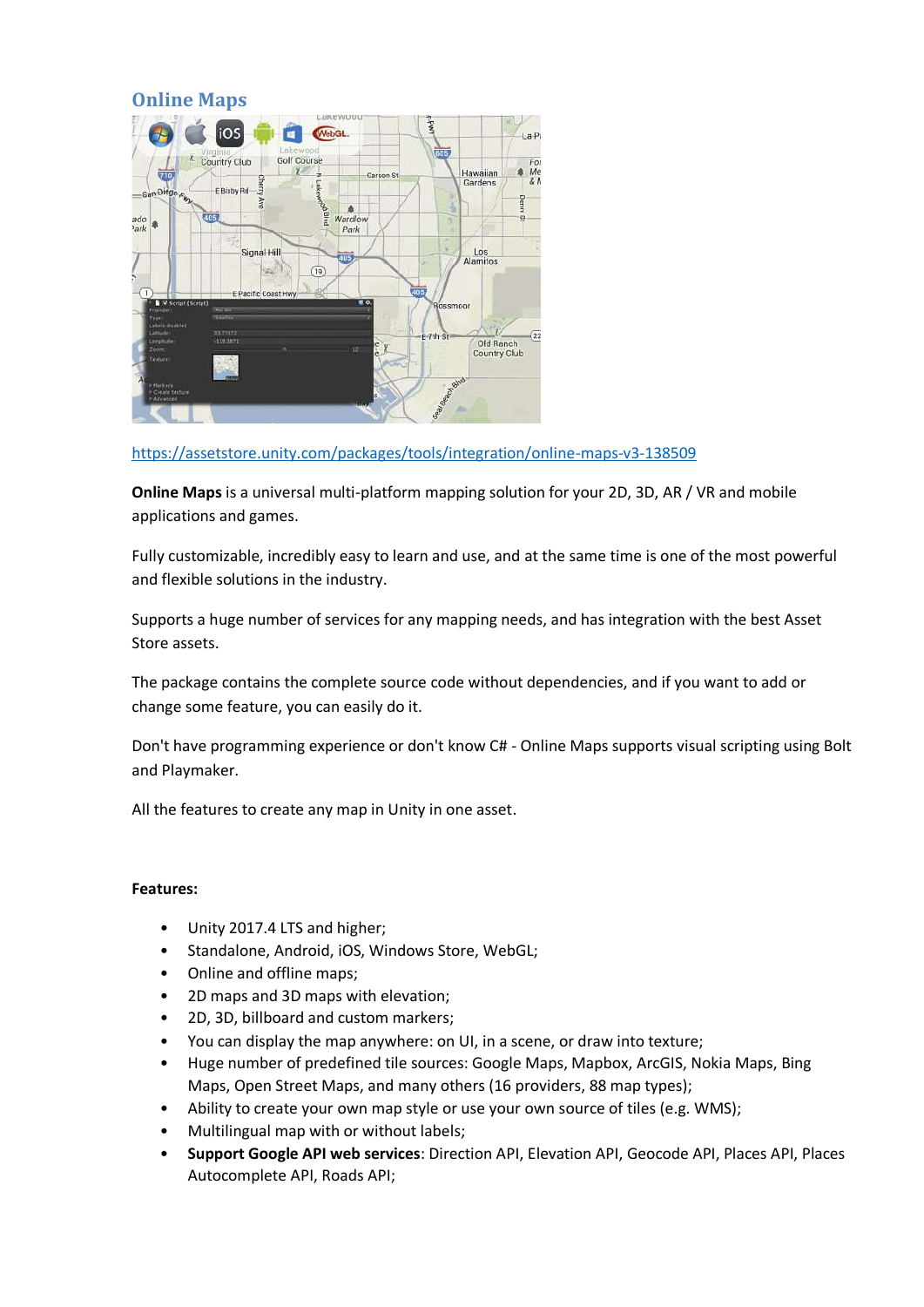- Other web services: AMap Search, Bing Maps Elevation API, Bing Maps Location API, HERE Routing API, Open Route Service Directions, Open Route Service Geocoding, Open Street Map Nominatim, Open Street Map Overpass API, QQ Search, What 3 Words;
- Show Google Street View usin[g uPano;](https://www.assetstore.unity3d.com/en/#!/content/126396)
- Additional Features: GPS (with emulator), cache, traffic, Overlays, Drawing API, runtime 3D buildings;
- Integration with[: Bolt,](https://assetstore.unity.com/packages/tools/visual-scripting/bolt-87491) [Curved UI,](https://assetstore.unity.com/packages/tools/gui/curved-ui-vr-ready-solution-to-bend-warp-your-canvas-53258) [EasyTouch,](https://assetstore.unity.com/packages/tools/input-management/easy-touch-5-touchscreen-virtual-controls-3322) Fingers [Touch Gestures,](https://assetstore.unity.com/packages/tools/input-management/fingers-touch-gestures-for-unity-41076) [NGUI,](https://assetstore.unity.com/packages/tools/gui/ngui-next-gen-ui-2413) [Playmaker,](https://assetstore.unity.com/packages/tools/visual-scripting/playmaker-368) [Real](https://assetstore.unity.com/packages/tools/terrain/real-world-terrain-8752)  [World Terrain,](https://assetstore.unity.com/packages/tools/terrain/real-world-terrain-8752) [TouchScript,](https://assetstore.unity.com/packages/tools/input-management/touchscript-7394) [uContext,](https://assetstore.unity.com/packages/tools/utilities/ucontext-141831) [uPano;](https://assetstore.unity.com/packages/tools/integration/upano-126396)
- Easy-to-use and powerful API. Large number of examples of using is attached[. Atlas of Examples;](http://infinity-code.com/atlas/online-maps/)
- Built-in update system.

## <span id="page-36-0"></span>**Terrain Quality Manager**



<https://assetstore.unity.com/packages/tools/terrain/terrain-quality-manager-28949>

**Terrain Quality Manager** allows you to change the resolution of Heightmap, Detailmap, Alphamap and Basemap, **without losing data**.

If you need to increase the quality of terrain, or optimize terrain for better performance, with this tool you can do it.

#### **Features:**

- Unity v5.2 and higher;
- Allows you to change resolution of Heightmap, Detailmap, Alphamap, Basemap and Resolution Per Patch, without losing data;
- Works for single terrain, all terrains in scene, all terrains in project;
- Allows you to scale up and scale down terrain maps;
- Seamless result, when working with multiple terrains;
- Very easy to use.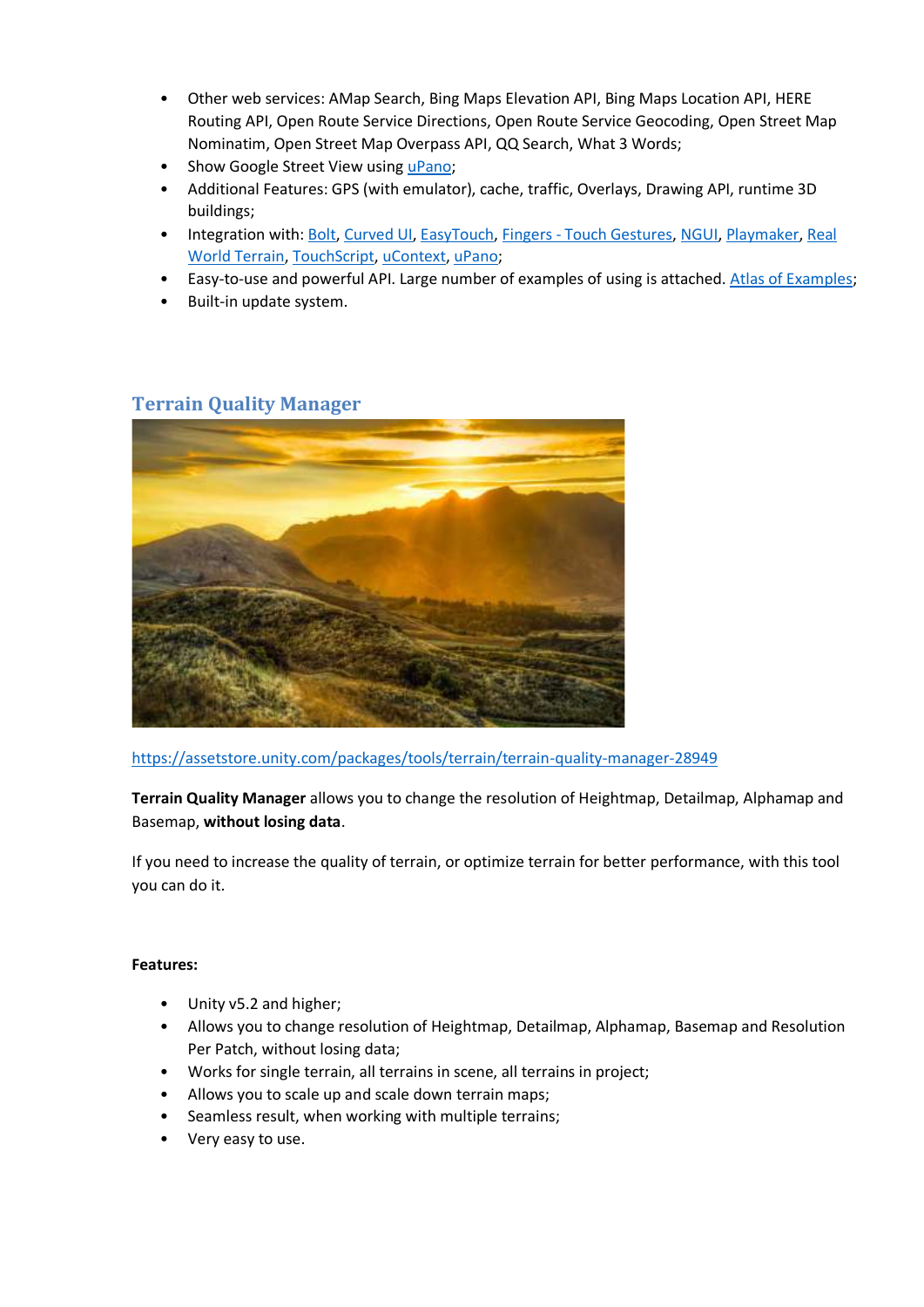## <span id="page-37-0"></span>**uContext (FREE, PRO)**



**uContext Basic (FREE):** <https://assetstore.unity.com/packages/tools/utilities/ucontext-basic-182221>

#### **uContext PRO (PAID):**

<https://assetstore.unity.com/packages/tools/utilities/ucontext-pro-141831>

**uContext** is Editor PowerPack that take your workflow in Unity Editor to a next level, simplifies working with content, adds new features to the editor, corrects and improves the editor's built-in behaviors. Over 40 useful tools for everyone in one asset. Make your usual actions with lightning speed with uContext.

#### **Key features:**

- **Universal context menu** which is available everywhere in Unity Editor and allows you to quickly open the most useful windows, open components, create objects, add components, navigate and perform many more useful actions.

- **Object Toolbar** for accessing the components of the selected GameObject and importers of the asset. The most useful editor opens automatically when the Object is selected.

Can display related components: components that are on another GameObject but are logically related to the current one.

- **Quick Access Bar** for quickly opening a window, scriptable objects, settngs, executing a menu item, and calling static methods.

- **WAILA** (What Am I Looking At) + **Smart Selection**. WAILA displays one or all GameObjects under the cursor, and allows you to quickly find any object, even if it is hidden behind another object. Smart Selection allows you to quickly select any object that WAILA shows.

- **Object Placer** allows you to easily and quickly create objects in the scene. Just point to the place where you want to create the object and press CTRL + SHIFT + Right Click.

- Ability to **open any component in a separate window**. The component will be displayed as if it were part of an inspector. Custom editors and third-party assets that modify the inspector (like Odin -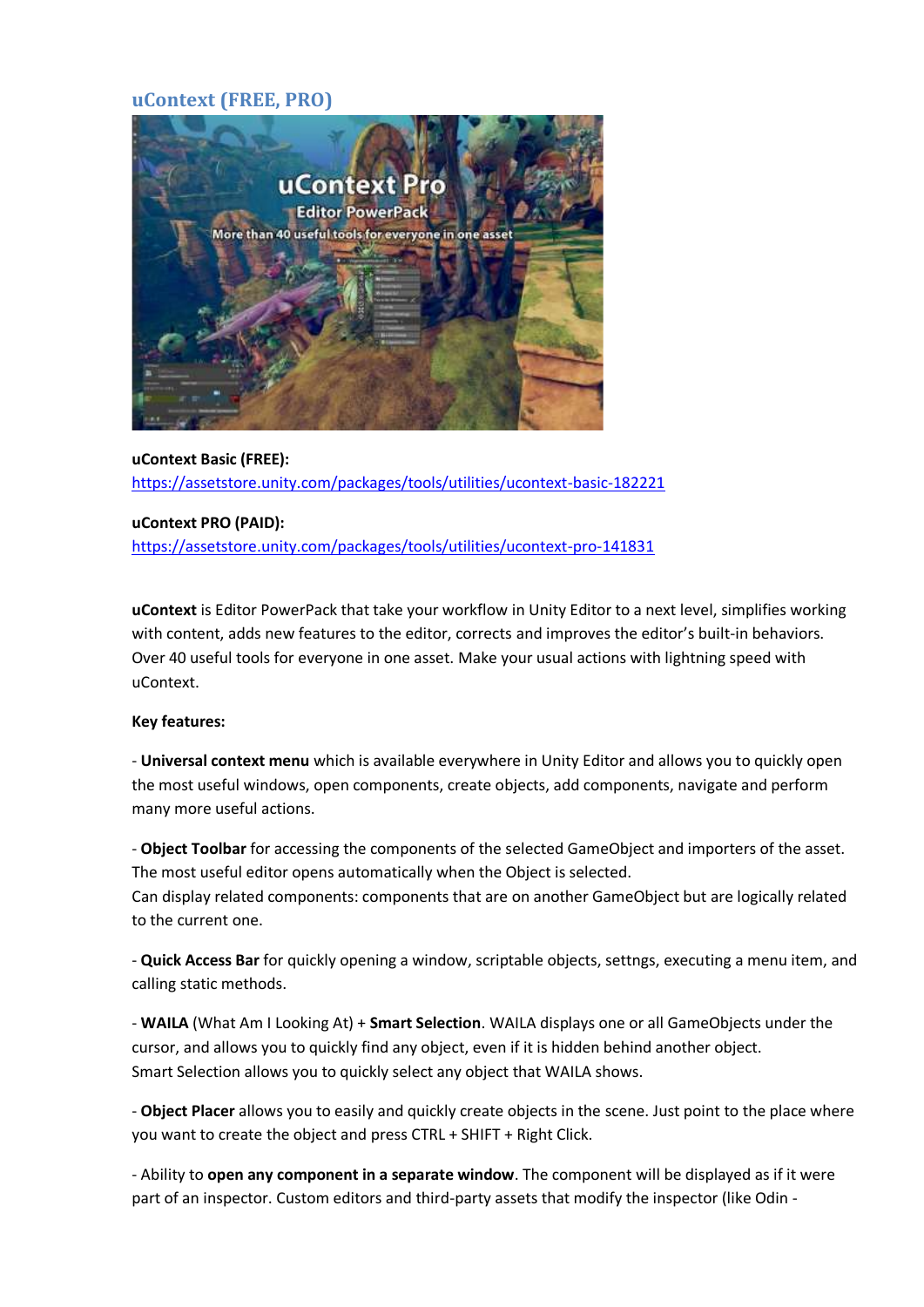Inspector and Serializer) are supported. It has a debug mode where only serialized fields will be displayed. The component will always be available, even if GameObject has lost focus.

- **View Gallery** - displaying images from all cameras in the scene and all View States, with the ability to set the view from the camera or View State with one click. In addition, you can save View States for selection, and quickly restore it.

- **Quick Preview** shows the image from cameras and View States in Scene View.

Allows you to quickly view the scene from different angles, and adjust the scene view in one click.

- **Bookmarks** for any objects in a scene or project, allow you to always keep your most needed objects at hand.

In addition, you can store folders from the project in bookmarks, which gives you almost limitless possibilities for organizing content.

- The ability to quickly switch between open windows, even when the current window is maximized.

- **Recent windows** allows you to quickly open windows that are not closed recently.

- **Favorite Windows** allows you to create your own list of windows that are most useful to you and open them with one click. Built-in Unity Editor windows and third-party asset windows are supported.

- **Smart Search** for GameObjects and Components in the scene, assets in the project, and items in the menu.

Extra search features:

Fuzzy search: allows you to search by characters and parts of a word, for example, enter «pw» to find «Project Window».

Search by type: Enter «:» and the type of object (in whole or in part) to search by type. For example, «wa:te» will find «08. Waila» texture in the project, or «DL:go» will find «Directional Light» GameObject in the scene.

Drag and Drop: You can drag and drop objects from search results into a scene or inspector.

- **Selection History** - uContext stores a history of object selections in the scene and project, and you can quickly switch between entries.

- **Duplicate Tool** - just drag GameObjects in the desired direction to create a duplicate. Ability to temporarily switch to the Duplicate Tool from the Move Tool or Transform Tool by pressing CTRL + SHIFT.

#### **Additional features:**

- Align & Distribute Tools;
- Auto switch to maximized Game View on enter playmode when Scene View is maximized;
- Components in Hierarchy + display components errors and exceptions on Hierarchy;
- Displays the icon of the best component, instead of the standard GameObject icon in the hierarchy;
- Displaying position, rotation and scale in Scene View when using the appropriate tools;
- Displaying the size of selected objects;
- Drop To Floor + Advanced Drop To Floor;
- Editor Icon Browser;
- Fast switching between Scene View and Game View (CTRL + SHIFT + TAB);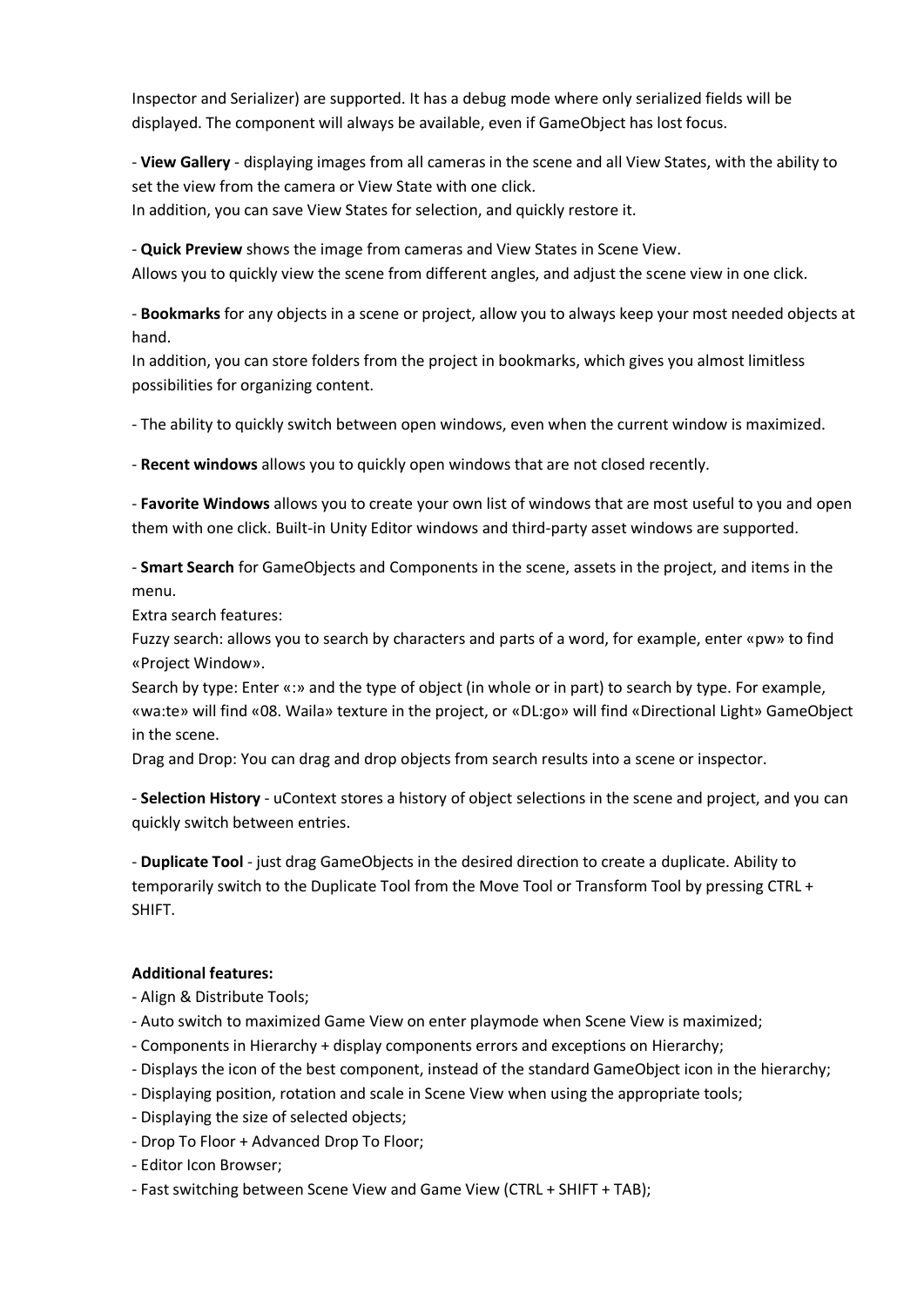- Fast zoom in / out scene view;
- Frame Selected Bounds;
- Grouping and ungrouping GameObjects;
- Jump To Point;
- Quick replacement GameObjects;
- Recent Scenes;
- Rename GameObjects in Scene View by F2 + Mass Rename;
- Tool for calculating distances in the scene;
- Temporary objects. Allows you to create temporary objects that will be destroyed at start the scene;
- Transform Editor Tools;
- Integration wit[h Online Maps,](https://assetstore.unity.com/packages/tools/integration/online-maps-v3-138509) [Real World Terrain;](https://assetstore.unity.com/packages/tools/terrain/real-world-terrain-8752)
- Built-in update system.

#### **Improves the built-in behavior of the Unity Editor:**

- Drag and drop objects onto Canvas;
- Add Component by shortcut;
- Change the size of the brush Terrain Editor using the mouse wheel;
- Maximize Game View in playmode by SHIFT + Space;
- Maximize any window by F11.

uContext is fully customizable. If a feature does not fit your workflow, you can adjust or disable this feature.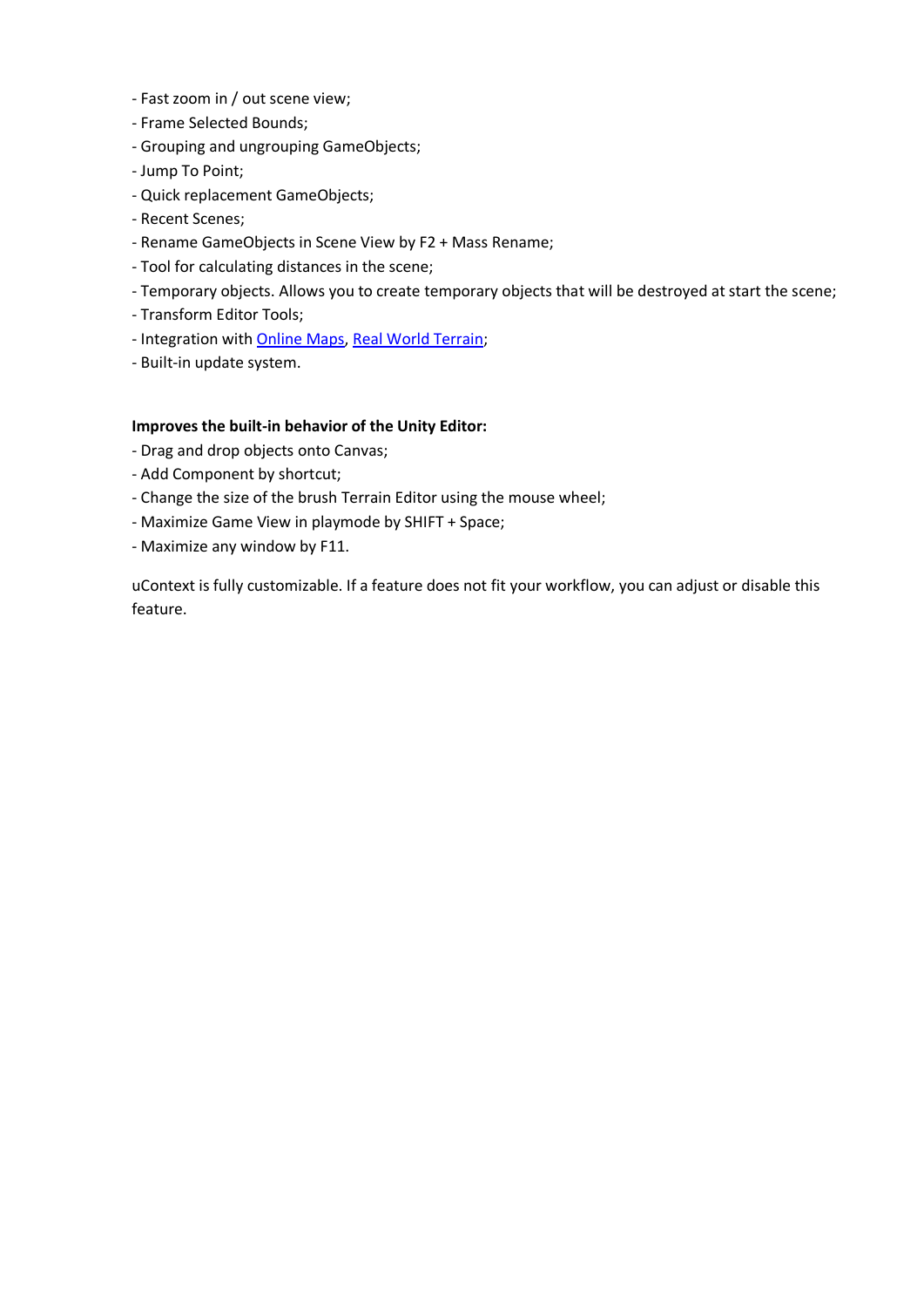#### <span id="page-40-0"></span>**uPano**



<https://assetstore.unity.com/packages/tools/integration/upano-126396>

*uPano* (Unity Panoramic Framework) is a universal solution for displaying dynamic and static panoramas, and creating virtual tours.

uPano is very easy to learn and use, and is great for people who do not have programming experience. Visual Tour Maker lets you create virtual tours in minutes.

In most usage scenarios, you can make interactive panoramas without creating your own scripts. If you have some very specific purpose, uPano has a powerful and easy-to-use API that will allow you to implement any behavior.

Most of the existing types of panoramas are supported: spherical, cylindrical, cubic panoramas on single or six images, cubemap.

#### Supports Unity 2017.4 LTS and higher.

Supported platforms: Standalone, iOS, Android (including Google VR), Universal Windows Platform, WebGL.

Other platforms have not been tested, but most likely uPano will work well.

Additional features:

- Can display textures larger than 8192px using [Huge Texture;](https://assetstore.unity.com/packages/tools/input-management/huge-texture-163576)
- Visual Tour Maker;
- Interactive elements (Hot Spots, Directions) + Visual Editor;
- Lots of built-in actions for HotSpots and Directions;
- Compound transitions;
- Download Google Street View panoramas by ID or location;
- Video panoramas;
- Control with: mouse, touch, keyboard, gyro, compass, UI buttons, UI compass, UI joystick;
- Plugins: Auto Rotate, Downloader, Limits, Multi Camera, Orthographic Camera, Timed Gaze;
- (optional) Integration with [Online Maps,](https://assetstore.unity.com/packages/tools/integration/online-maps-13261) [Playmaker;](https://assetstore.unity.com/packages/tools/visual-scripting/playmaker-368)
- Built-in update system.